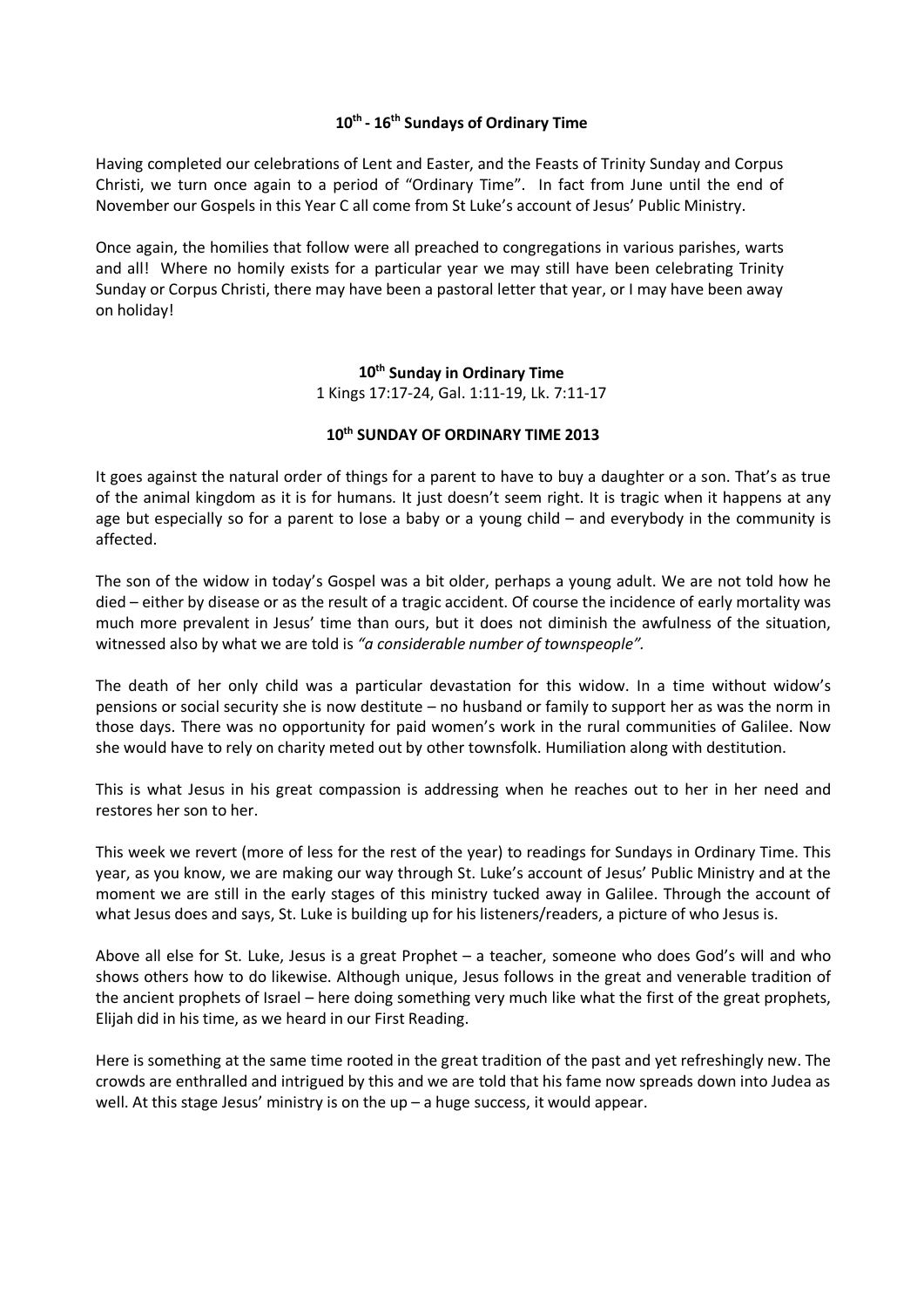As we reflect on this Gospel perhaps it is our opportunity for us to give thanks for the great strides in medicine and social care that we have benefitted from, and to pray for parents who, in our own time, suffer loss of a child

- In our own communities through illness, or accident, or violence;
- And through illness, accident, warfare and famine in communities across the world.

#### **11th Sunday in Ordinary Time**

2 Sam. 12:7-10, 13, Gal. 2:16, 19-21, Lk. 7:36-8:3

#### **11th SUNDAY OF ORDINARY TIME 2004**

Two assumptions have often been made which are based on reading things into this Gospel passage that are not there. It is assumed that we know why this woman had *"a bad reputation in the town"* – but St. Luke doesn't actually tell us. She would have been a prostitute – as it has been assumed – or she might have been a notorious gossip, sharp tongued, dishonest as a trader – any of these things would have given her a bad reputation.

The second wrong assumption is that this woman is Mary Magdalene. There is no connection between the woman who is a sinner in that passage and the list of women disciples that follows, in which Mary Magdalene's name is the first mentioned. People make assumptions – wrong assumptions all too quickly.

What we have here is a woman who is truly repentant of her sins, and a man, in Jesus, who allows himself to be made unclean in the eyes of the Pharisees, to show that God's forgiveness cuts across petty ritualistic laws.

Whatever it is that this woman is repentant of, she is profoundly moved - weeping, kissing Jesus' feet in an act both of tenderness and subjection. She is not earning forgiveness by her actions of tears, of wiping, of kissing, or of anointing. |Jesus tells his host Simon,

> *"I tell you that her sins, how many sins, must have been forgiven her, or she would not have shown such great love."*

Repentance is itself a gift of God's love that leads to healing and wholeness. We do not earn God's forgiveness any more that we earn God's love. It is completely and utterly free.

In her freedom the woman can truly go in peace – she is whole, at peace with herself and her God. It is her faith in God, her trust, not her actions that show this.

Instead of slinking in quietly, trying not to be noticed because she knows she would not be welcome in the house of a Pharisee, she is able to walk out with her head held high – that is what forgiveness can do.

There's a lot more to this story, and to that list of women disciples, but this isn't the place to go into it further. We are now firmly back in the Sundays of Ordinary Time and for most of the Sundays between now and the end of November we will be steadily going through St. Luke's account of Jesus' Public Ministry.

We all have copies of St. Luke's Gospel at home. Reading it, or at least reading and reflecting on the passages coming up in the Sunday Gospels, will help us get deeper into what Jesus is saying and understanding what his message is about.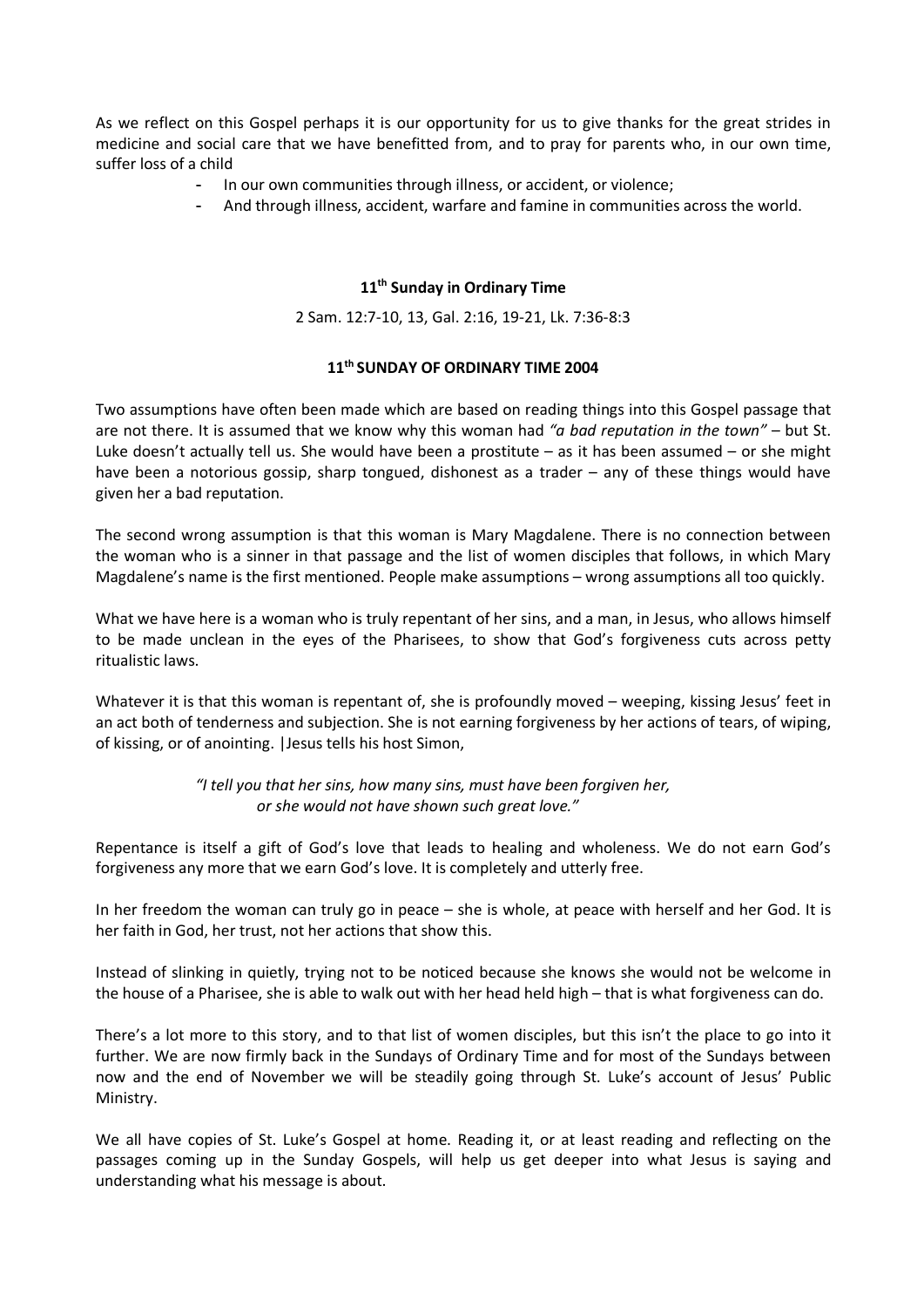There are great riches to be found here, but only if we take the time to dig for them.

# **11TH SUNDAY OF ORDINARY TIME 2007**

Between our three readings this weekend we have three people who know what it means to be forgiven in the depth of their being, and one poor soul who ought to know better hasn't got a clue!

Looking at our First Reading and knowing just how despicable was David's sin in regard to Uriah should put to rest any ideas that the God portrayed in the Old Testament is a vengeful, bloodthirsty God. If anyone deserved severe punishment for what they did, it was David – having a man bumped off in order to be free to take his wife. It is one of the most blatant misuses of power we could imagine, but David repents, and God forgives – as easily as that – far too easily I suspect for most of us, who might well think that a bit of revenge is in order here. No, God forgives and David is acknowledged as one of the greatest saints of Old Testament times – a writer of the great prayers of the Psalms, and so on.

Paul had once been the bitterest persecutor of the early church. No-one was more eager to track down and kill suspected followers of Jesus than Paul, and yet he becomes the young church's most intrepid missionary, preaching the message of Jesus wherever he travelled, and being persecuted himself for his trouble. As he writes here in our Second Reading, *"We had to become believers in Christ Jesus no less that you had, and now we hold that faith in Christ rather than fidelity to the Law is what justifies us, and that no one can be justified by keeping the Law."* That is a huge turn around in Paul's attitude, and it comes about because he knows in the depth of his being that in Jesus he is forgiven – something he never experienced by keeping the Law of Moses.

The woman in the Gospel also knows that she is forgiven. That is a superb line of Jesus' when he tells Simon, *"I tell you that here sins, her many sins, must have been forgiven her, or she would not have shown such great love."* It is **because** her sins are forgiven that she can show this love, it is not, and never could be, that she is somehow earning her forgiveness by showing love. Forgiveness doesn't work like that. It is and never can be earned. It is freely and lavishly given away by this God of ours.

The one sad person who does not know this, because he has never experienced that forgiveness – not because it has not been offered to him, but because he has no awareness of ever needing to be forgiven – is Simon. This becomes clear in his response to Jesus' little parable. The man who owes fifty denarii owes about two months' worth of all his wages – a labourer received one denarius a day in wages, just enough to keep himself and his family. Clearing such a debt is daunting, but doable. Someone forgiven such a debt is very grateful. The man who owed five hundred denarii owes two full years' work of his total pay. That is not doable. Being forgiven such a debt is new life. It is as simple as that.

Simon shows just how out of touch he is with this forgiveness stuff when he replies to Jesus' question by saying, *"the one who was pardoned more, I suppose." "I suppose!"* He hasn't got a clue what forgiveness is about. It is not part of his experience. It is not that it has not been offered to him. He is simply unaware that he ever needed such forgiveness. *"Me, doing wrong? I am a Pharisee. I uphold and observe the Law. I don't seek forgiveness. I earn righteousness and God's love by keeping this Law."* Therein lies the sadness of his position, and why unlike the woman who goes away in peace, he will never experience peace.

We are not told why Simon invited Jesus for a meal at his house. On other occasions we are told that Pharisees invited him to observe him, to try to trip him up in what he said or did. Perhaps Simon is not so mischievous, perhaps he is genuinely curious and wants to know more about Jesus and how he operates,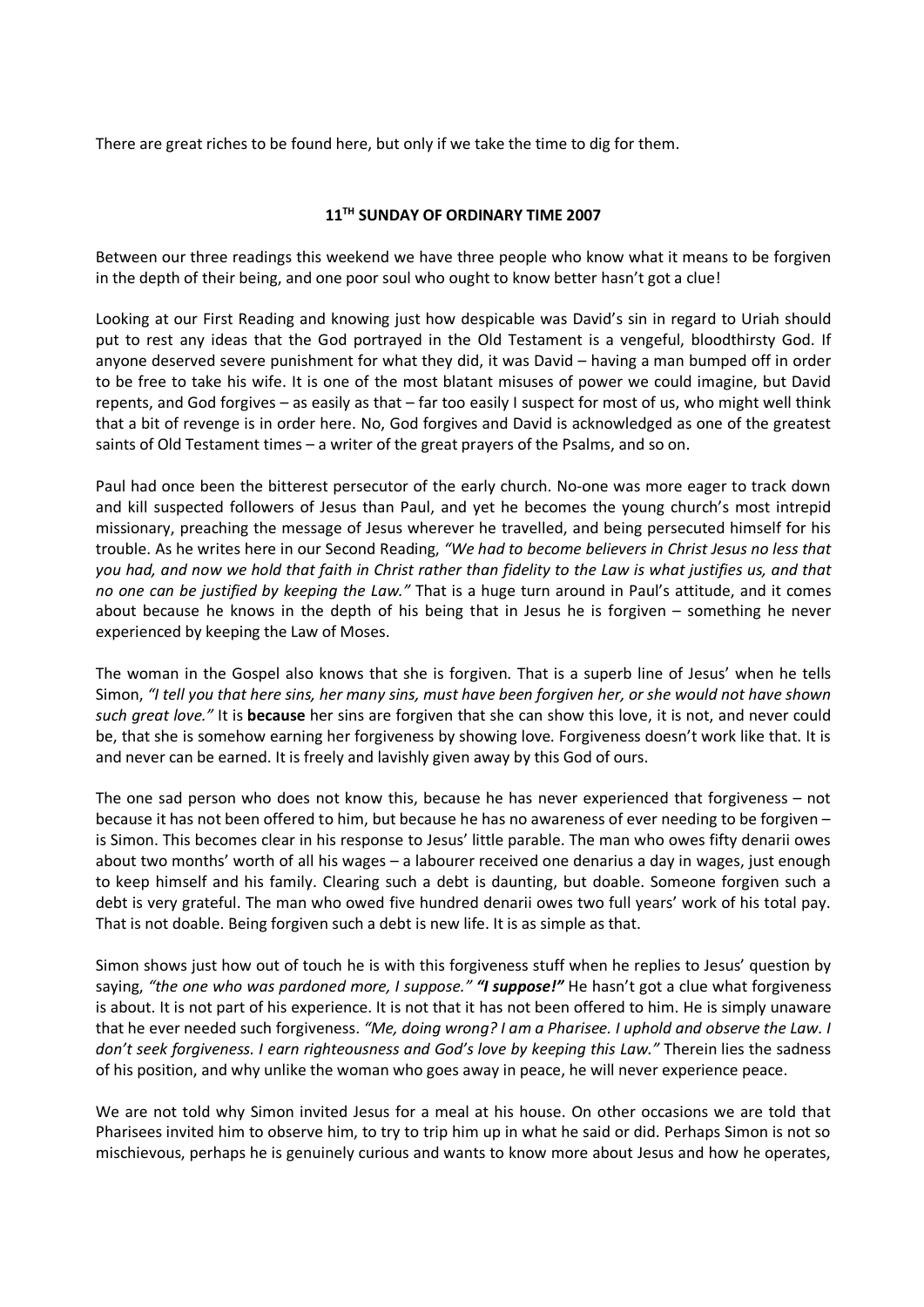but he will never understand the first thing about Jesus and his message until he opens himself up to new possibilities and realises his need of God's forgiveness and mercy and just how readily available it is.

The same holds true for ourselves. If we are not open to realising our need of God's forgiveness but think that we are doing well under our own steam, we are like Simon who can only answer rather lamely, *"I*  suppose." It is when we realise our total need of God's abundant love and forgiveness that great things become possible – terrible sinners like David can become saints, persecutors become missionaries like St. Paul, and public sinners go away at peace with God and within themselves.

#### **11th SUNDAY OF ORDINARY TIME 2010**

A good detective story will give you enough clues to allow you, if you read them correctly, to solve the problem of *"Whodunit?"* Read them incorrectly and you go off on a wild goose chase. The same thing can happen in our reading and understanding of the Gospels. Run the story of the Woman at Simon's House into that list of women disciples and you might end up naming the woman as Mary Magdalene, because hers is the first name mentioned. If you further assume that the woman had *"a bad reputation in the town"* because of sexual misconduct, you could come up with the idea that Mary Magdalene is a reformed prostitute. This is, of course, exactly what people did in the past, but the actual text of the Gospel does not confirm such an assumption. There are, in fact, other more important lessons to be learned from what is **actually** said.

The first lesson is that Jesus is very innovative in accepting women amongst his disciples. No Jewish Rabbi would have been so bold at that time and sadly, the followers of Jesus in the Church have not been so bold down through the ages. And yet we are told some important details about the discipleship of women in the Gospel stories. With the exception of St. John, the Beloved Disciple, it is only the women who stay with Jesus at his hour of greatest need as he hangs upon the Cross. The apostles and others had all fled in fear. We also know that it was Mary Magdalene who was the first witness to the Resurrection. It was she who told the apostles that Jesus had risen from the dead.

Another lesson we need to take on board from this Gospel story is the fact that we do not, and cannot **earn** forgiveness. It is because the woman has been forgiven that she is able to show Jesus such love.

> *"For this reason, I tell you, her sins, her many sins must have been forgiven her, or she would not have shown such great love."*

She doesn't **earn** forgiveness by what she does, rather she can do what she does **because** she is forgiven.

This is the same lesson that St. Paul had to learn and which he passes on to the Galatians in our Second Reading, *"… we hold that faith in Christ rather than fidelity to the Law is what justifies us and that no-one can be justified by keeping the Law."* We don't earn brownie points by being good, by keeping rules and regulations. We are enabled to be good and loving people because God loves us first and shares love and goodness with us.

In sinning, in falling short of what God wants of us in relation to both God and other people, we are in some way shunning, shutting out God's love for us. Once we allow that love to penetrate our lives all kinds of incredible things can happen in our lives.

And that is the main lesson that this story of the woman in the Gospel can tell us. It is not about names and reputations, but freedom and hope for the future.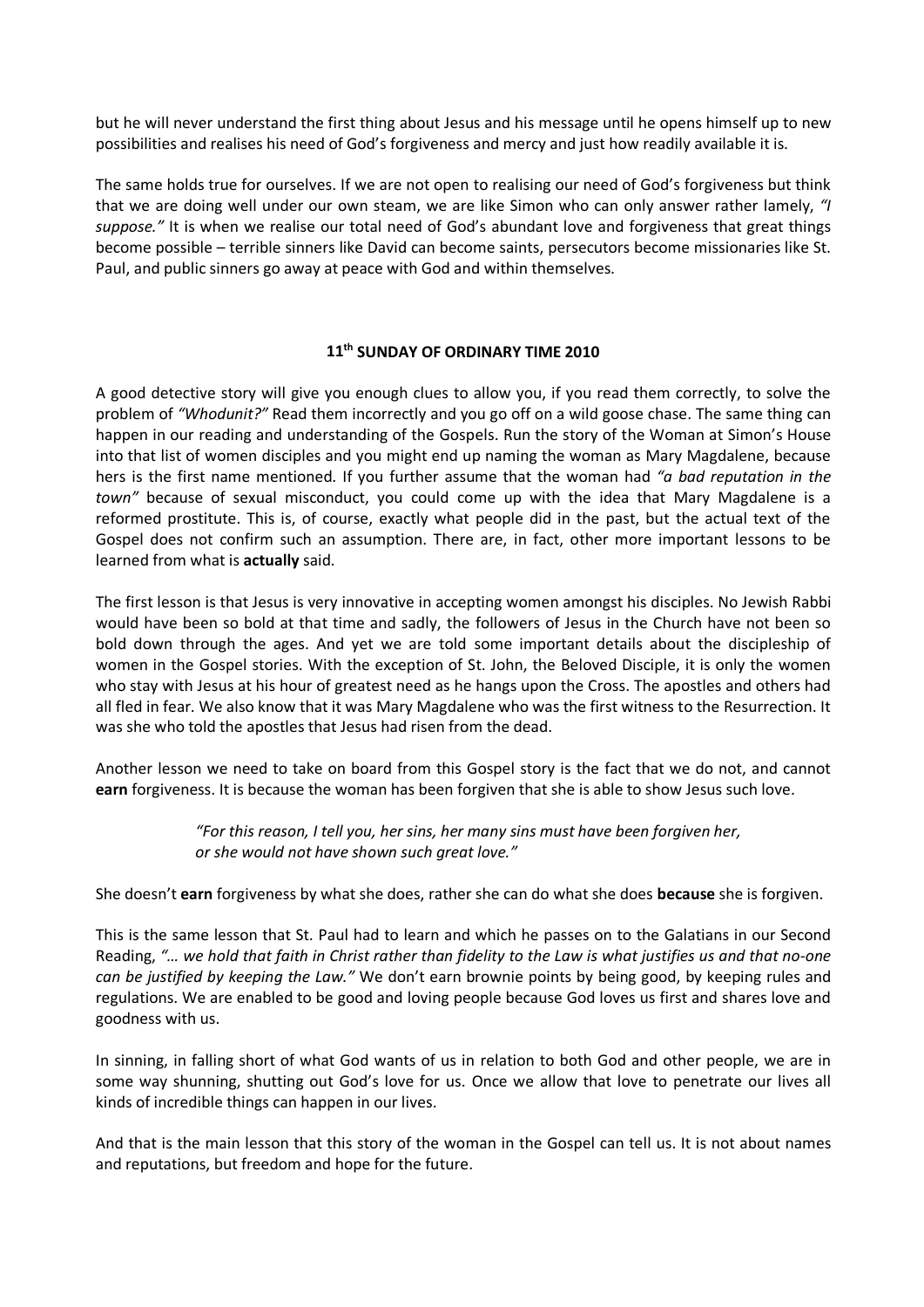### **11TH SUNDAY OF ORDINARY TIME 2013**

That story of the Woman at the House of Simon the Pharisee, lends itself beautifully to what is sometimes called *"Imaginative Contemplation",* and sometimes called *"Ignatius Meditation".* It is a very vivid story which has everything you need to fire the imagination – interesting characters, a strong atmosphere, and very symbolic words and actions. When St. Ignatius and other saints talk about this form of meditation or contemplation (the terms are inter-changeable), they use some strong language about what to do  $-$ *"firing the imagination", "drinking in the atmosphere", "savouring"* the words and actions.

It is something which clearly takes more time and attention than we can spend in a few minutes at Mass each Sunday. It is an exercise in which we are all invited to engage at other times during the week. Doing this will help us to both broaden and deepen our understanding of what Jesus does, of what he is about.

As you imagine being Simon in that story, for example, what does it **feel** like when that woman of illrepute walks into your home, your dining room in the middle of a meal with some important guests? What does it feel like to be one of the other guests at the table?

Or perhaps you might imagine you are the woman in the story: - what does it feel like to kneel at Jesus' feet weeping, washing and drying his feet, anointing them. What does it feel like to hear him speak those words of forgiveness directly to you, NOW, TODAY?

And what might all of this have to tell you about who is in and who is out, who is acceptable to Jesus and who is not? Can I identify within my own way of being some of that judge mentalism of Simon?

The questions keep on coming and because we move on and change and develop over time, whenever we come back to a Gospel story after a year or two perhaps there is another aspect of our lives which it helps to address.

Each week in the front of the Newsletter we publish some reflections of a great and venerable Scripture scholar of our own day, Dom Henry Wansbrough, – using his reflections and the questions he poses at the end of each piece will also help us to deepen our understanding and appreciation of these words –

BUT ONLY IF WE PRAY THEM FOR OURSELVES – ONLY IF WE SPEND TIME / WASTE TIME, WITH THEM.

# **12th Sunday in Ordinary Time**

Zech. 12:10-11; 13:1, Gal. 3:26-29, Lk. 9:18-24

# **12th SUNDAY OF ORDINARY TIME 2010**

One of the lessons that our Christian faith is persistently trying to tell us is that there is always MORE to life and that **more** is possible. This is why, after Peter has confessed that Jesus before is, *"The Christ of God"* – *"Anointed One", "the Messiah",* **Jesus** makes that curious comment, *"He gave them strict orders not to tell anyone anything about this."*

The trouble was that at that time the Jewish people had very narrow, very low expectations about what the Messiah was supposed to do – but with Jesus there is always more, much greater and higher expectations, more possibilities. Slowly but surely in his time with his disciples he **is** introducing them to the *'more',* the higher expectations for the Messiah. From Peter's confession of faith it is clear that the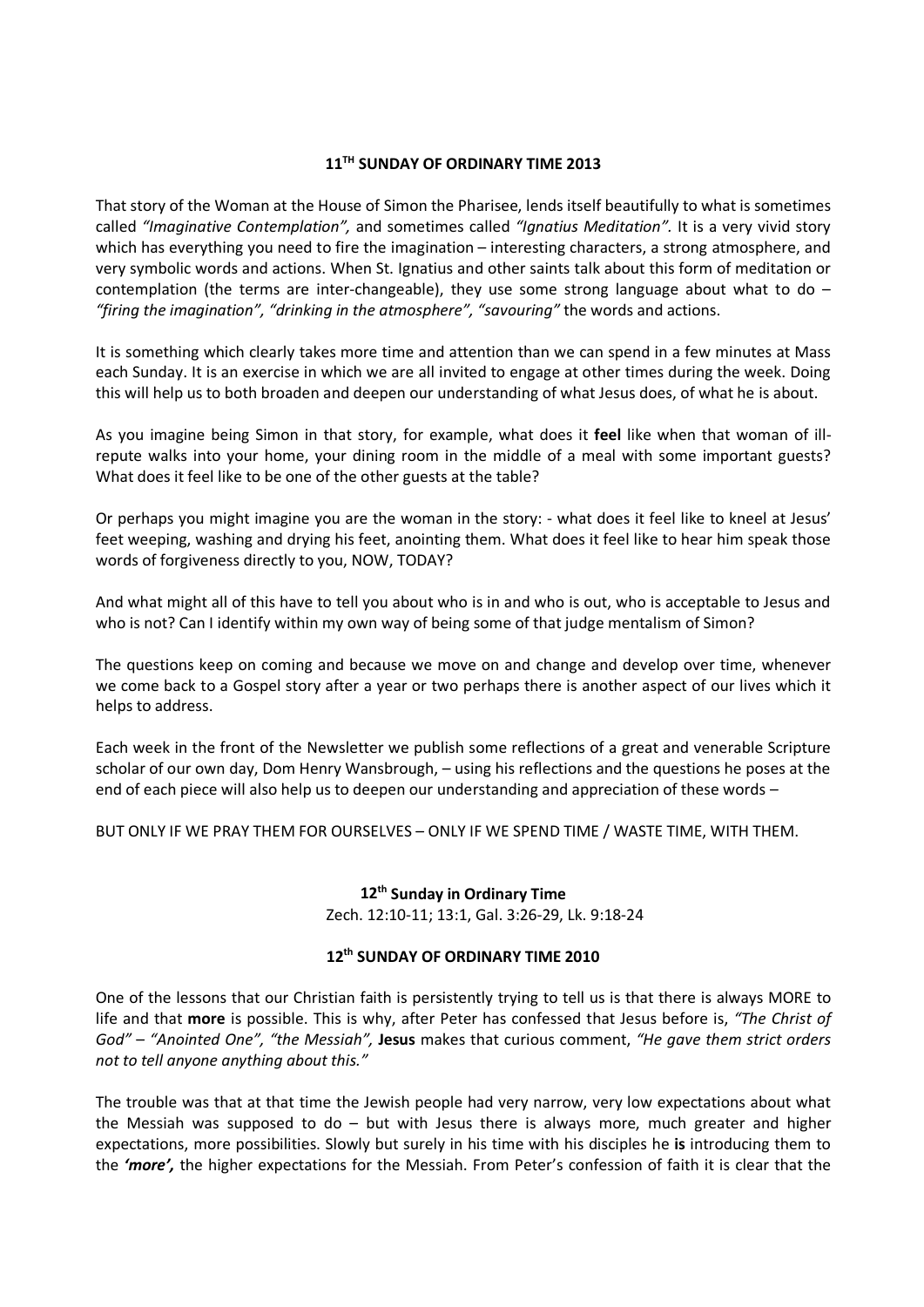teaching is working, but Jesus has more to teach them and it is far too much for the crowd to understand at the moment

What has happened immediately before this in St. Luke's Gospel is that Jesus has fed the 5,000and they want more, but on **their** terms, not Jesus'. So they need a dose of reality and so Jesus says to the crowd, *"If anyone wants to be a follower of mine he must renounce himself."* This is not what the crowd want to hear. Basically what they want is for Jesus to be their King, to kick out the Romans and to keep on giving them free meals at no effort on their part. But Jesus is about more than this, and this will ultimately only be seen in his Death on the Cross and in the Resurrection.

What all this means for the followers of Jesus is what St. Paul tried to share with the communities he founded on his various missionary journeys and in the letters he writes back to these communities. We have a very simple, but actually mind-boggling example of this in today's Second Reading. *"All baptised in Christ, you have all clothed yourself in Christ."* For centuries the Church has made that a very visible symbolic act in the Baptismal Service when the newly baptised is clothed in the white garments – Alb, christening robe, shawl.

> *"Jim/Mary, you have become a new creation and have clothed yourself in Christ. See in this white garment the outward sign of your Christian dignity."*

It is from this remark in today's reading that the symbol derives – but look at the **MORE** that this being clothed in Christ is about – *"No more distinction between Jew and Greek, slave and free, male and female, but all of you are one in Christ."*

We are still, 2000 years later trying to come to terms with that statement, with what it means. It took quite some arguments and tensions in the Early Church Community to get over the distinction between Jew and Greek, to realise that **all** people are able to be members of the Body of Christ, not just Jews. Even then however, racial discrimination has been endemic in Christian communities down through the ages. To our eternal shame it took 1900 years before the Catholic Christian Community condemned slavery. And we are still to this day coming to terms with the idea of there being no distinction between male and female in the community.

In terms of understanding this message of Christ and what it means for our lives we are still very much work in progress – but we can be assured that whatever it means it is about being **MORE** and offering greater possibilities and hope to people.

#### **12th SUNDAY OF ORDINARY TIME 2013**

One of the lessons we need to learn in life is not to take everything at its face value – appearances can be deceptive. We need to learn to sift and to discern what is life-giving and worthy of pursuing.

So Ignatius Loyola learnt this lesson when he was recuperating for several months confined to bed after being injured as a soldier in battle. All that was available to him to read were a book about the heroic deeds of some medieval knights and a book with stories about Jesus' life and the life of some of the great saints of the past. After a while he began to notice something which was to change his life.

Being a soldier of fortune the heroic deeds of the medieval knights were particularly attractive to him. This was the ideal which he strived for – up to that point in his life. But although stirred up initially by these stories he realised how quickly that feeling dissipated and it wasn't long before he felt empty and depressed. By contrast reading stories about Jesus and about St. Francis of Assisi and St. Dominic, initially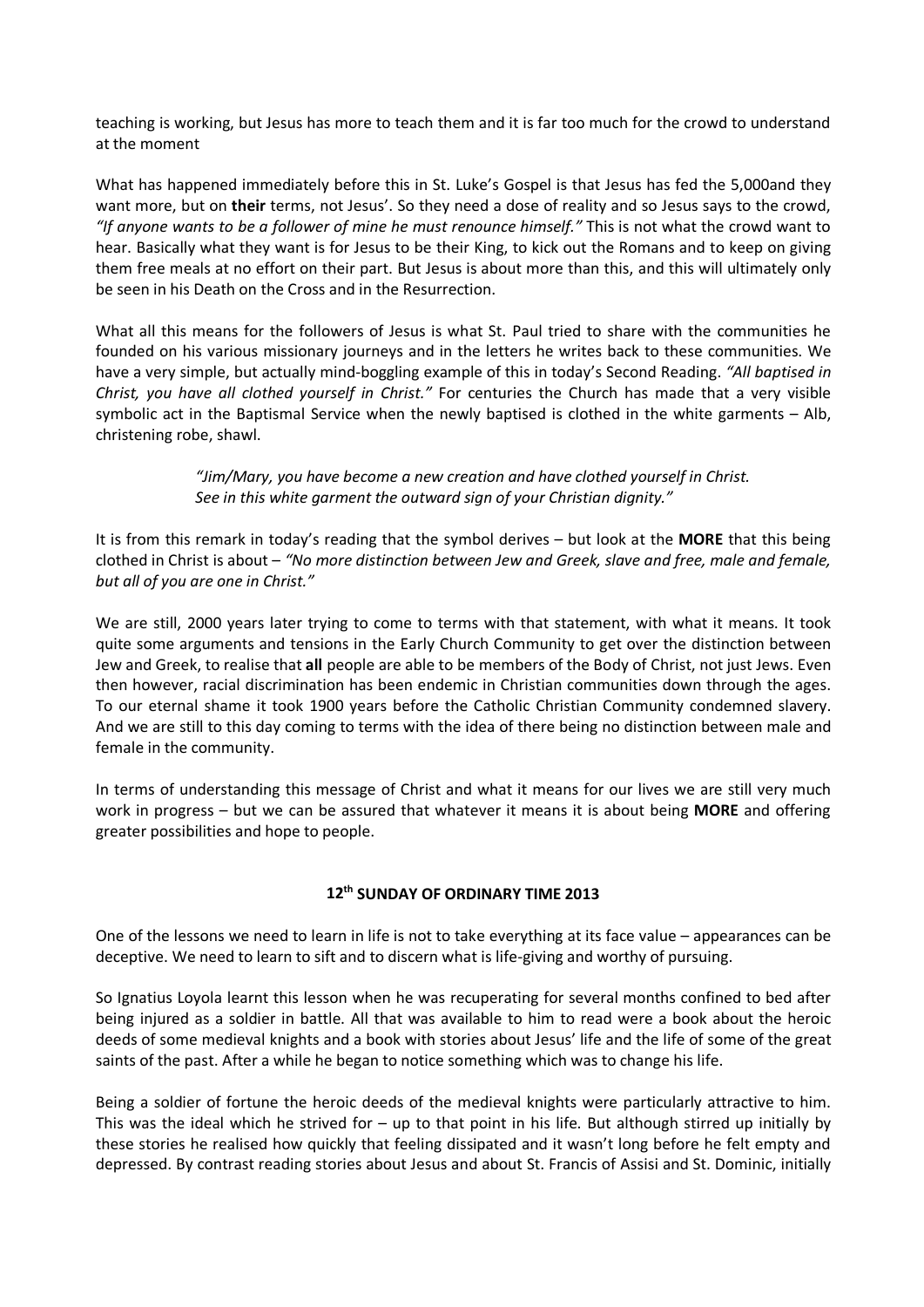he wasn't terribly moved by them but then he notices how they lingered with him and in his reflections, feelings of hope and contentment stayed with him for a long time. This was the beginning of what would ultimately become his rule for discerning good and rejecting evil.

Some things which appear superficially very attractive are actually soon found to be unsatisfying and even destructive. Those troubled by an addiction of one kind or another know this well enough – just one more drink, one more bet, one more fix (whatever it might be) looks inviting but is incredibly destructive.

By contrast some things which appear at first to be unattractive and off-putting, end up being life-giving and hugely satisfying.

Above all people we Christians should know that lesson well-enough. At the very centre of our faith we have one of the ugliest and most terrible images of a human person nailed to a cross; There is simply no by-passing its awfulness, and yet, we believe that there is nothing like it for offering life and hope to us and to all people.

The Cross shows God's love for us in Christ ultimately overcoming the evil which ended up killing him. Love triumphs over evil in the Resurrection.

*"If anyone wants to be a follower of mine…"*

### **13th Sunday in Ordinary Time** 1 Kings 19:16, 19-21, Gal. 5:1, 13-18, Lk. 9:51-62

# **13th SUNDAY OF ORDINARY TIME 2004**

I'm sure I have mentioned before that when faced with a passage of Scripture where verses have been missed out when they are presented as a reading at Mass, I get a bit suspicious – wondering if perhaps some censorship or bias is going on. This time, however, with that Second Reading from St. Paul to the Galatians, my suspicion is unfounded – and what we are given is the essence of a fundamental part not only of St. Paul's teaching, but of Christian teaching as a whole.

Christ has freed us. We are meant to remain free and being free we are meant to do what is right. Freedom is about the ability to do the right thing.

The problem in Galatia – and this is what the missing verses are about – is that some of the former Jewish community are slipping back into saying that both they, and even Gentile convers, have to observe the structures of Jewish Law. St. Paul writes:

> *"When Christ freed us, he meant us to remain free. Stand firm, therefore, and do not submit again to the yoke of slavery."*

The yoke of slavery from Paul is the Law of Moses. In contrast to the Law, they came under the freedom of the Spirit – Liberty – yes, but not Libertarian. The Spirit of God foes not lead to self-indulgence – but to love and service of others.

American politicians keep banging on about Freedom. According to George Bush, Al Qaeda cannot stand American Freedom. What he seems to forget in this is that in Christian teaching freedom is not about the ability to do what you want, where you want and when you want. That is what St. Paul calls selfindulgence. Freedom is about the ability to do the right thing.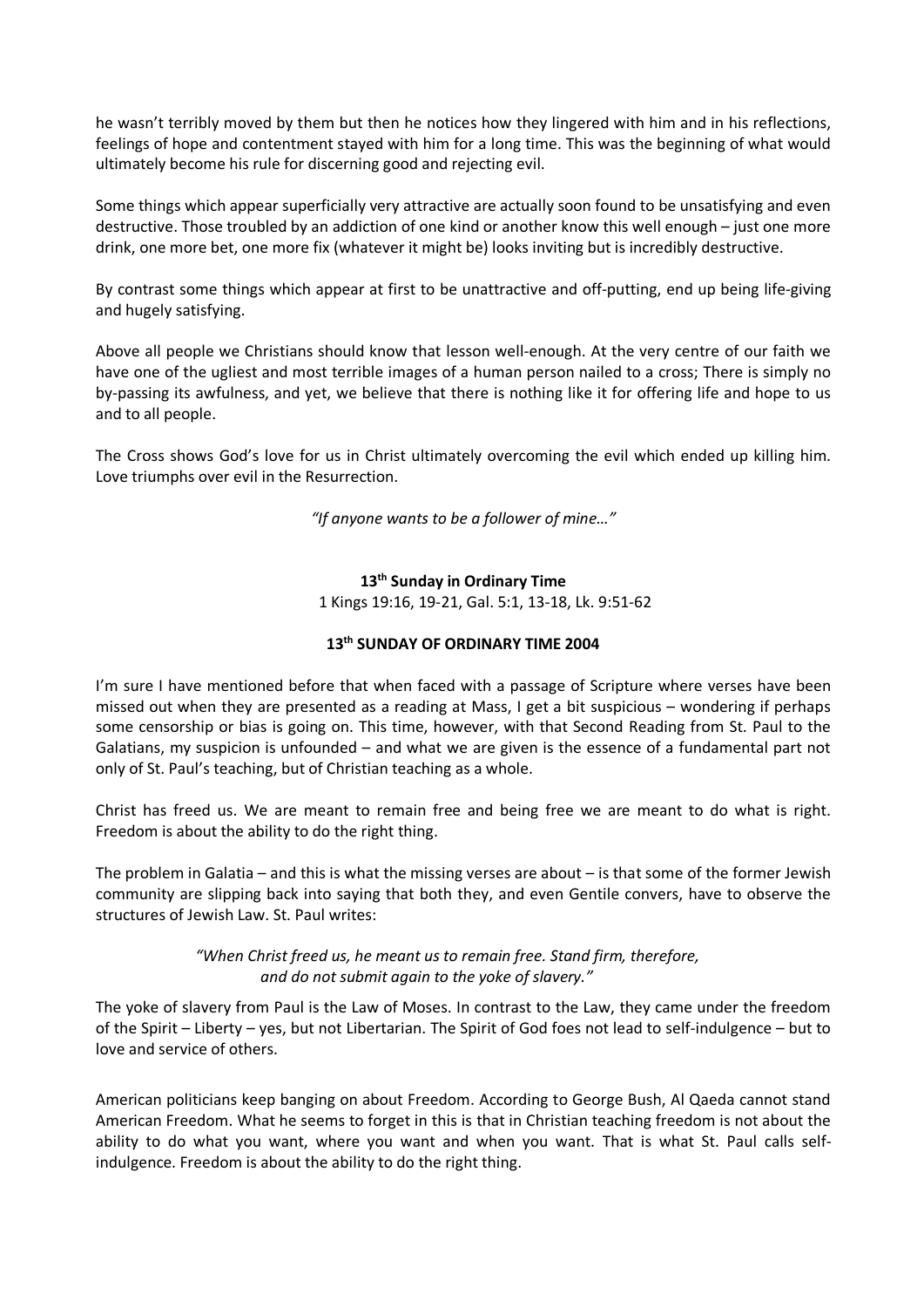British politicians keep banging on about CHOICE – freedom of choice in health care and education. Of course what people usually want is not so much **choice** but the best educational and health-care provision near them, whey they want them. And that ideas of the **best,** is much closer to what the freedom to choose under the Spirit is about.

If in our culture fundamental values like freedom and choice are symbolised by the fact that in Tesco, Asda and so on, there are available to us to choose from 70 odd different types of breakfast cereal, 10 different varieties on cola drinks, 15 varieties on a loaf of bread and so on – then freedom and choice has become other words for self-indulgence.

Christ freed us, and wants us to remain free in order to do what is right, to choose the best way of doing things.

No-one was freer throughout his life than Jesus, even when he was nailed to the Cross. That freedom was not then used to indulge himself, but to serve and to free others. It is this Spirit that we are given in Baptism and invited to follow in the way we live.

> *"If you are led by the Spirit,"* writes St. Paul *"no law can touch you. Why – because you will do what is right".*

# Or as St. Augustine once wrote –

*"Love and do what you will – if you are immersed in love you will do the right thing. That is where true freedom lies".*

# **13TH SUNDAY OF ORDINARY TIME 2007**

This photograph is from the centre pages of my newspaper today *The Guardian, Saturday 30th June 2007)*. It shows a young girl at a wall in a shopping mall in Tokyo and she is faced with a choice of over 500 disposable mobile phones. It reminded me of my first visit to Berlin 25 years ago when it was still divided between East and West. Going through Checkpoint Charlie to the East you had to change 1 for 1 a certain number of Deutsche Marks for East German Marks (looked like Monopoly money). Even in the best of what Eastern Europe had to offer it was difficult to find things to buy as a day tourist in the East. Going back through Checkpoint Charlie again to the West the first thing you come across was a huge shop window with 200 different types of telephones you could buy in the West – in full view of the East German Watchtowers. *"This is freedom!"* it was screaming out to anyone looking over from the East. *""Look what we've got!"*

Now there is no doubt about which side of the Berlin Wall I preferred to be on, and there is no doubt about my preference for living in an affluent democratic country but is this what freedom means? 500 different types of disposable mobile phones; 36 varieties of breads, 45 of breakfast cereals; 32 of coffees on the shelves of Asda or Sainsbury's. Many, many people are under the illusion that freedom is about freedom of choice – and the more choice you have, the better and the **HAPPIER??** No evidence for this. That is a very cheap and debased understanding of freedom, and not what Christian freedom is about – as we see in that Second Reading from St. Paul's Letter to the Galatians.

*"When Christ freed us, he meant us to remain free. Stand firm therefore, and do not submit again to the yoke of slavery. My brothers and sisters, you were called, as you know, to liberty; but be careful, or this liberty will provide an opening for self-indulgence."*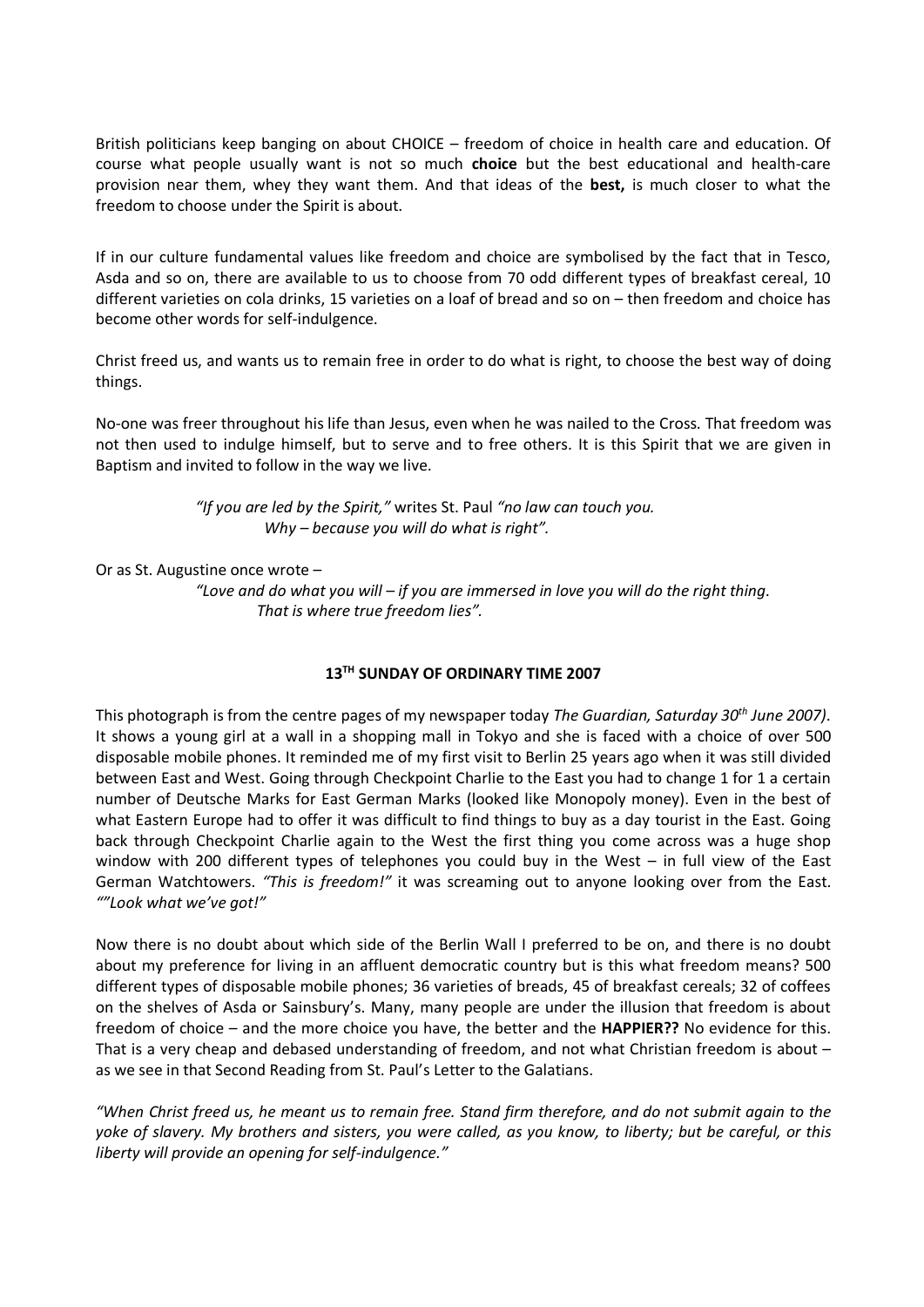Freedom is not about having as many choices as possible. Freedom is about the ability to do the right thing. To be free enough in oneself to choose the right thing to do.

In our Christian understanding of the human person Jesus is the most-free person we could imagine, yet rarely did he have a choice over what to do. He did not have a choice over whether or not to cure the paralytic, or the blind man, or whether or not to forgive the woman who bathed his feet with her tears – and yet when he did things he was completely free, because in himself he was free from every constraint that would stop him or tempt him from doing what was right.

This is what Christian freedom is about – being free from anything that would prevent us from doing the right thing, *"If you are led by the Spirit (the Spirit of Freedom), no law can touch you."* No law can touch you because you do the right thing as a matter of course.

This is another of the great paradoxes that lie at the heart of our Christian faith. Does true freedom and happiness lie in this picture taken in Tokyo a few days ago? Or in that Cross hanging over there?

I ask the question only because of Jesus' urgent words in today's Gospel, *"Follow me".* The call to discipleship.

#### **13th SUNDAY OF ORDINARY TIME 2010**

As many of you know last Thursday evening a group of young people from our parish community received the Sacrament of Confirmation At the end of the Mass, each of them was gifted with a copy of one of the Gospels. Before distributing the gifts, Fr. Jackson suggested to those he had just confirmed that they set aside some time in the next couple of days to read their Gospel from cover to cover in one sitting. I want to suggest this exercise for everyone: - to read St. Luke's Gospel *(the Gospel of our Sunday Readings this year)* from cover to cover in one sitting.

By doing this exercise hopefully you will get a sense of the full story – the pattern of Jesus' story as it unfolds. The problem with the bite-size chunks that we get each week at Mass is that we can lose sense of that overall pattern and become confused with some of the things Jesus says and does – now heard out of context.

Take, for example, today's Gospel and those rather harsh responses Jesus makes to the people who want to follow him. One not being allowed to go and bury his father, another one not being allowed to call in at home to say goodbye to his parents. This seems a tough regime that Jesus is operating. It is tough, for sure but we need to see this in the overall context of the whole Gospel.

The pattern of Luke's story of Jesus' Public Ministry is one of a journey – a journey around the Galilee region and then on up to Jerusalem where the main events central to our faith will take place. Today's Gospel is a significant turning point in St. Luke's story. Notice how it opens, *"As the time drew near for him to be taken up into heaven, Jesus resolutely took the road to Jerusalem."*

Jesus' ministry in Galilee is now over. At first he attracted great crowds who came to listen to him, but they were soon perplexed and disturbed by what he said. A few days before taking this road to Jerusalem he had fed 5,000 people who came to hear him, but he had then dismissed any idea of being a Messiah who would simply make life easy for them. He had told them that each day they must take up their Cross and follow him. They didn't like this one little bit. From now on in the story as it unfolds Jesus spends more and more time with his band of disciples preparing them for a mission they will have to take up in due course.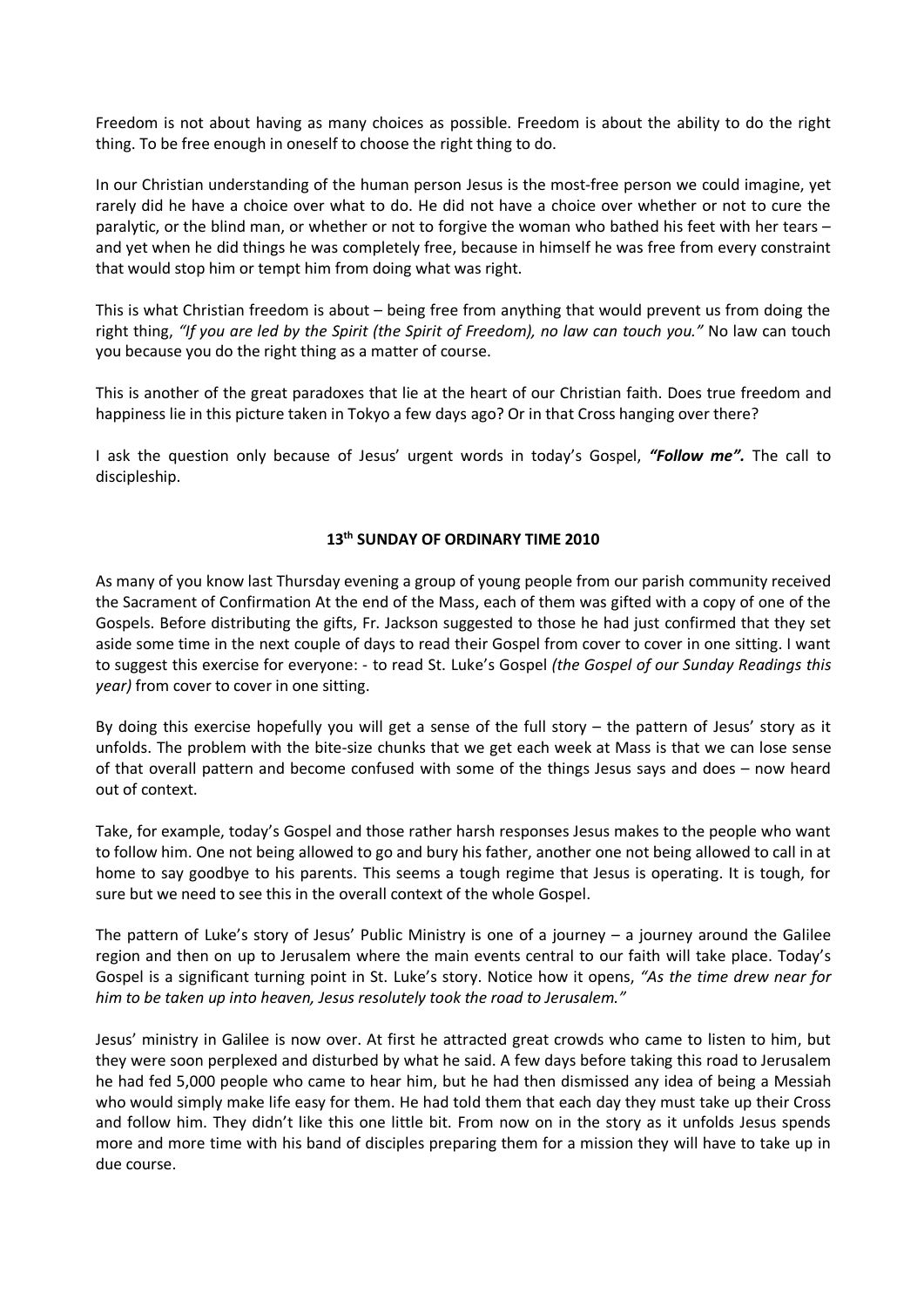But time is limited and hence the urgency of the call to discipleship. There is no time for anything else now – burying the dead, turning back to say farewells – the disciple accompanying Jesus on the road to Jerusalem needs to be completely focused on the words his Master is giving him.

Perhaps what this is saying to us today, as we try to see where Jesus' life story touches our own life stories, is that there are times when we need to reflect on what our priorities in life are, and whether they are the right ones. What is consuming our energies, our attention? Where does Jesus' call to follow his ways fit into my life at this time?

But we will only come to see the connections between Jesus' story and mine properly when we see it unfolding as a whole.

Why not read St. Luke's Gospel from beginning to end?

# **13th SUNDAY OF ORDINARY TIME 2016**

I suspect that for many people "freedom" is about the ability to make choices. At its lowest level freedom is about the ability to choose between getting up or staying in bed for an extra hour in the morning. Freedom at this level is about having a wide variety of tea and coffee to choose from on the supermarket shelf – the more choices, according to this view, the greater the freedom enjoyed. For many Americans, freedom seems to be the ability of anyone, no matter how crazy or dangerous they might be, to buy any kind of gun or assault rifle they choose, with as much ammunition as they want.

At a higher level, but still concerning the freedom to choose, is our freedom to vote in an election or in the Referendum that we have just endured. Whatever happens with these votes at least we actually have a vote, a freedom that many people across the world do not have. But this is still a very superficial understanding and falls a long way short of the kind of freedom Jesus and St Paul are talking about in our Readings today.

If you were to reflect on the question, "Could Jesus have said 'No" to doing the Father's will and living and dying on the Cross for us? Was he "free" to say 'No'?", you come up with the simple answer that Jesus did NOT have that choice. He *had* to do the will of his Father. In terms of his freedom to choose between options he was limited to only one thing to do… he had no choice. Having said that there was no one freer than Jesus. His example shows us what true freedom is about. True freedom is not about freedom to have as many choices as possible, it is rather freedom from constraints that keep us from making the *right* choice.

We could reflect on a similar choice of Mary to the Angel Gabriel at the Annunciation. If freedom simply means the freedom to choose between two or more options, she could indeed have said "No" to God's will. On the other hand if freedom is the ability to make the correct decision, the freedom to do the most loving thing possible, then there was only one answer that Mary could give, "Let it be done unto me according to your word." She was so free from sin and selfishness that she was able to make this momentous choice.

St Paul tells us that Jesus has freed us from slavery to sin and he means us to remain free. We are not, then, "free to sin". Freedom is about being free from slavery to self, from an overwhelming desire to make wrong choices, to do wrong things. So it is not about "self-indulgence" as St Paul says. It is about freedom to do the most loving thing possible. Jesus was free because he was able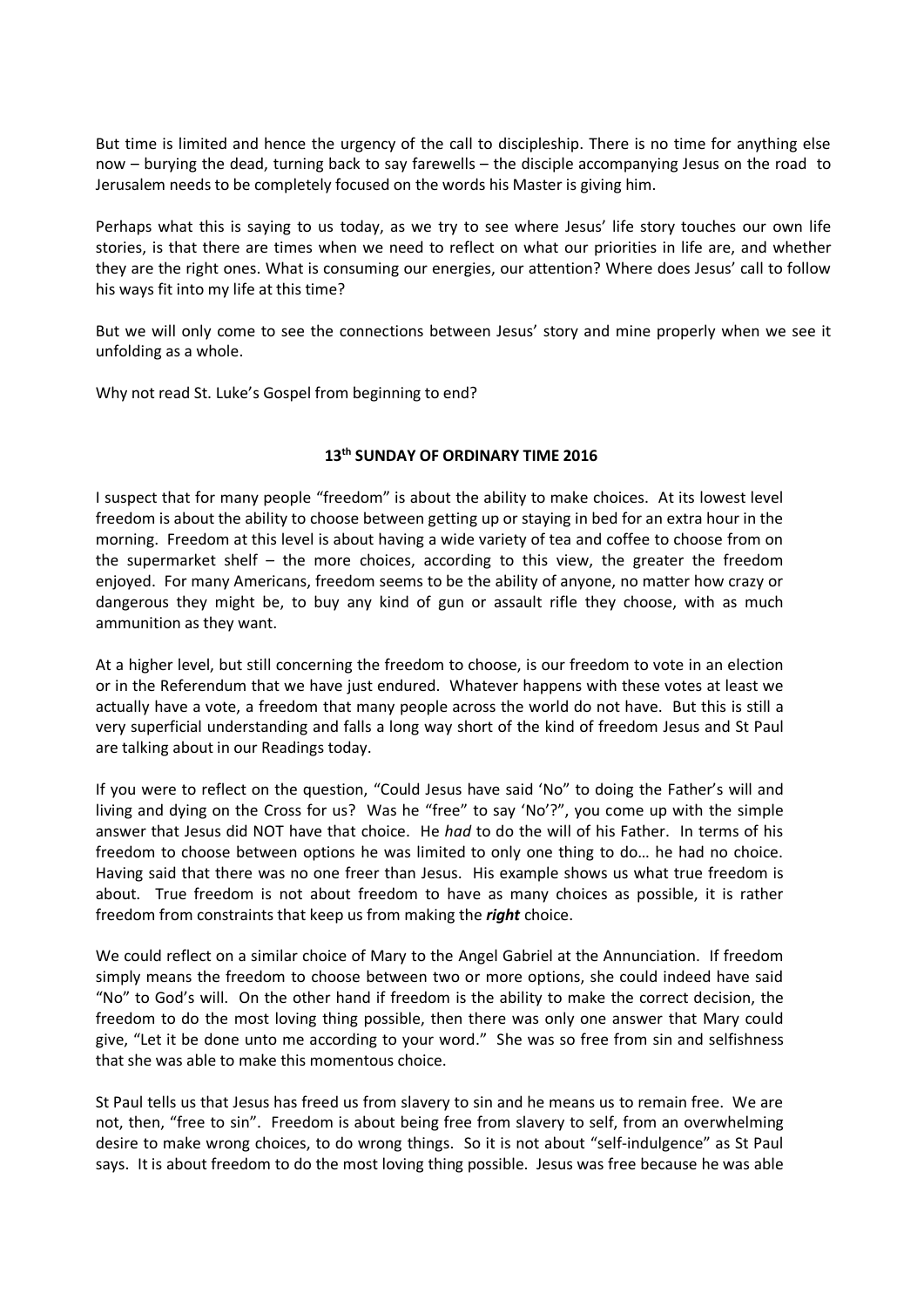not be a slave to his own safety, to his own best interests, rather he was free to do the most loving thing possible – to lay down his life for us. This is life lived to the full.

Complete freedom of choice is simply a path to total self-indulgence. The freedom from things that lead us to do wrong things is freedom from slavery to sin and to self. It is the ability to carry out our best intentions. This is where those seemingly very harsh responses of Jesus in today's Gospel come in. Those who look back to their past life, and its demands, are not free to be disciples. Discipleship, following Jesus, is about making a decision to say, "Yes" to God and whatever God demands of us. True freedom is not about the choice to say "No", rather it is about being free enough to be able to say "Yes".

#### **14th Sunday in Ordinary Time**

Is. 66:10-14, Gal. 6:14-18, Lk. 10:1-12, 17-20.

#### **14th SUNDAY OF ORDINARY TIME 2004**

There was a great sense of expectation down at the school on Friday morning. Not, thank God, about the SATS results that were due out then. There are rather more important things in education and in life as a whole than marks in tests. No, the anticipation was all about the visit of Mrs. Nesbitt – one of the teachers – who had a new baby three weeks ago.

As I was heading off on a visit, a car pulled up and out stepped the family, Mother, Father, two year old Joseph and the baby in her carrier. At the bottom of the steps was the welcoming party - Mrs. Nesbitt's Year 3 and Year 4 class. The girls at the front all excited, the boys standing a bit further back trying to look cool and nonchalant about all this. Culturally they don't have permission to show the same sort of excitement as the girls but it was obvious that they were.

A picture of a family at a moment of great joy.

Hopefully, in our own experience of family there will be similar moments of happiness and joy that we can recall, re-visit births, marriages, family gatherings and so on. We will also have, I guess, memories and experiences of times of sadness and distress – sickness, death, struggle and tension.

All of it is life as experienced by most people in our community today. And, if we really take our faith seriously, God is present in it all, because God is in all things – happy, sad, good, bad. Somewhere in each incident God is present helping us to celebrate in times of joy, supporting us in sadness and stress.

Put this side by side with the mission of those 72 disciples in our Gospel. Here is a trial run for the mission that will take off after Jesus' Ascension. The message they are given to share with people is a simple one, *"Peace to this house"* and, *"the Kingdom of God is very near."* In other words God is very near – the God who is in all things. Live the values that speak of the presence of that God – love, respect, honesty, support for each other, and so on.

Sometimes, so the disciples are told, their message will be accepted and people will rejoice with them, but sometimes they will be rejected and sent away. St. Paul, in our Second Reading, had experience aplenty of both welcome and rejection *"bearing the marks of Jesus on my body"* as he says.

The Christian message that we have to offer people today as families, as individuals, is no different from that of the 72. It is a message of hope, and of challenge. Sometimes what people want is the buzz of the hope, without accepting the responsibility of the challenge. Sometimes, all people see in the message is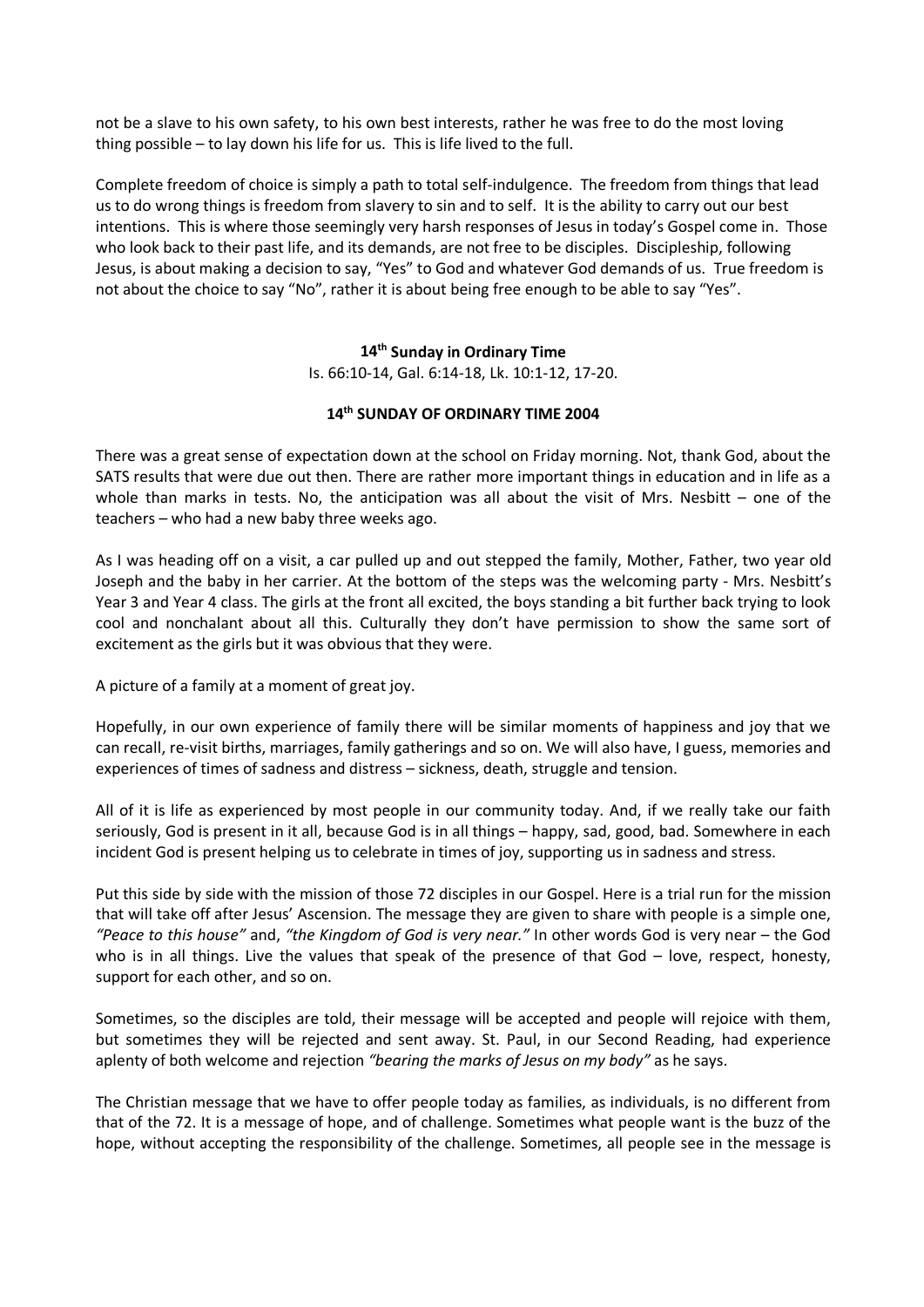what seems to be an absurd challenge that does not offer any hope. We know different, because we experience it differently. It is both.

The call, the mission, is to share the fullness of the message with people in our own time- where most people live their lives – in a family setting. Today the Bishops ask us especially to pray for families in their joys and their struggles, and for those who work with families, sharing the many different ways in which God is present to them.

#### **14TH SUNDAY OF ORDINARY TIME 2007**

There is a very up-beat, and therefore up-lifting, tone about that Gospel. The seventy come back rejoicing. Their mission has been successful and they are in buoyant mood, as is Jesus with their success. The only thing he does to pull them back just a little bit is to warn them not to be too full of themselves, *"rejoice rather that your names are written in heaven."* God is the one in charge here, folks, so be glad that you are down for God's kingdom.

What the disciples have been doing is practising for the future. At some stage after this journey to Jerusalem that they have embarked on with Jesus, they will have to take over the mission completely, for now they have a little try out. The instructions Jesus gives them are a model of clarity and simplicity – qualities that always make a task much easier to perform, knowing what you have to do, and knowing that it is simplicity itself. In essence they are to pass on his message, actually they are to pass on Jesus, what he says and what he does. That is the task of every generation of Christ's followers. It is called handing on, handing down the Tradition.

Perhaps we can picture quite literally this handing down the message when we think back to our own parents, who in all probability were the ones who in our early years literally took us by the hand and brought us to church, to school, to the Catholic faith. This having been done it is then our task to do the same for the coming generation, taking them by the hand, leading them to faith. This is Tradition.

I hope that it is not too much of a stretch to see a very physical, historical line going right back to those seventy-two disciples in the Gospel taking the hands of the people to whom they were sent and leading them to faith in Jesus, and this happening literally in each generation right down to ourselves.

It is a sacred and solemn duty of each generation to do this, if this had not happened in the past we would not be here today in this church. It is as simple as that. Of course calling it a *"sacred and solemn*  duty" gives it possible overtones of heaviness, of ought's and 'have-to's', something that is seen as a burden rather than the joy experienced by those disciples in today's Gospel. Perhaps the key to reclaiming the joy, the upbeat mood of the Gospel is to remember the Tradition, Faith is primarily a person, not a system. We are called to hand on in the first instance Jesus, not a set of dogmas and rules. The rules and the dogmas are the container – an important piece of kit without which the contents would not be safely delivered – but it is the contents, not the container that we worship because it is he, not they, who is our Saviour. The Tradition, the Faith, is the person of Jesus, and helping others meet him is upbeat, uplifting, a matter of rejoicing, not a burden.

I think it is especially important for us all to remember this in the coming months. It is great to be celebrating Fr. John's 50th Jubilee in a couple of weeks' time. It will be sad, but fitting to see him retire at the end of the summer. It will be a challenge for the three parish communities, for Fr. Mark and myself, to continue the Tradition in the new circumstances that face us in John's retirement, and some of those circumstances are revealed this weekend in the proposed new Mass times. If we can keep in mind that the challenge is about handing down the message of the person who transforms our lives, rather than a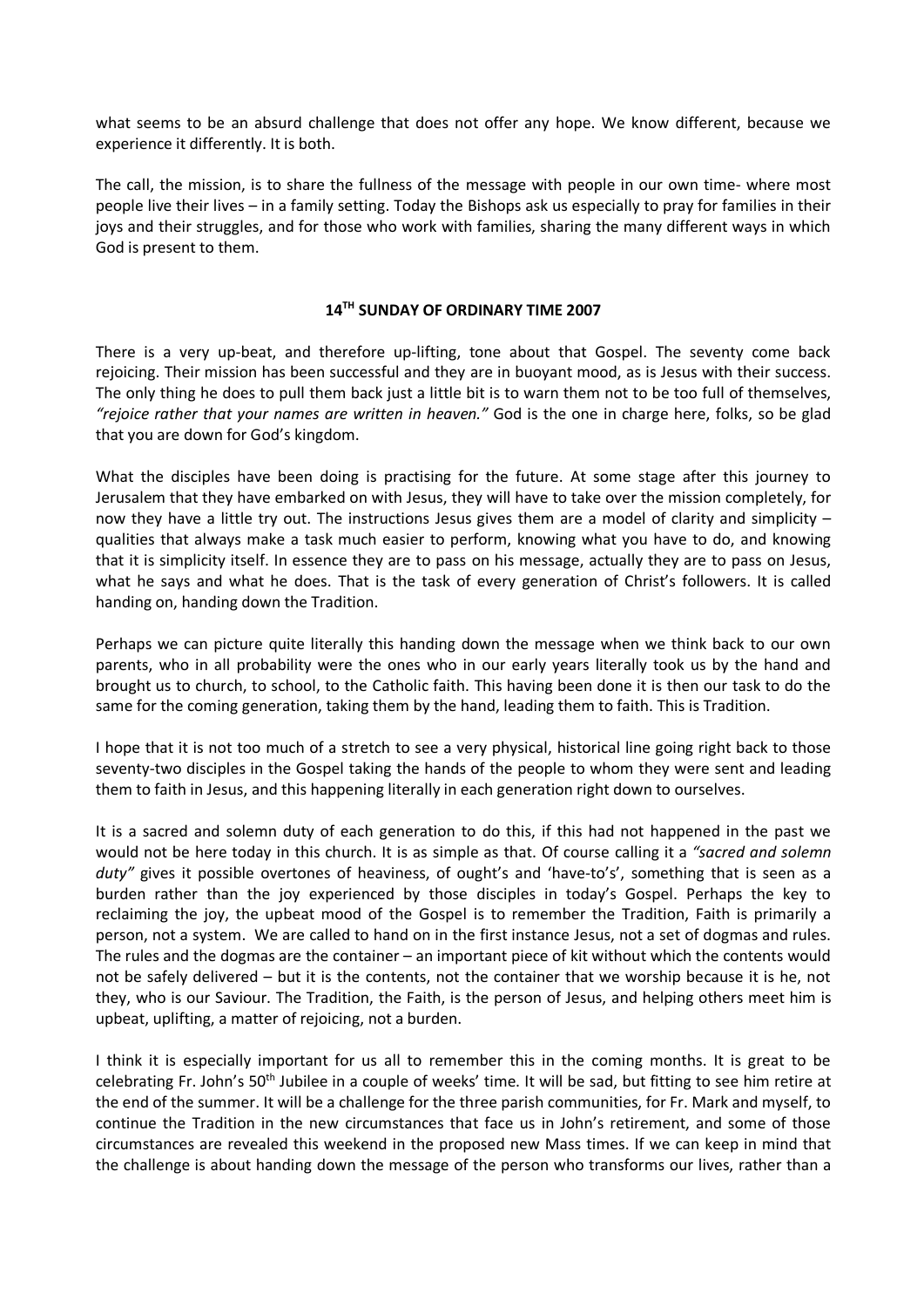set of rules and regulations that burdens them, then the task, the challenge, though sacred and solemn, will also be a joy.

### **14th SUNDAY OF ORDINARY TIME 2010**

The world seems to be divided into those people who see a cup half full, and those who see it half empty. By temperament I am firmly in the latter group and it is perhaps especially to those of us inclined to a more pessimistic outlook on life that our Readings are directed this Sunday.

*"Rejoicing", "joy", "comfort",* and *"hope"* are words that run through our readings. The 72 disciples who are sent out on their trial mission return full of enthusiasm, energised and upbeat after the success of their mission.

This seems in stark contrast to the mood of our present-day mission to preach the Good News in our own time. We are being called upon to review our situation in parishes across the diocese in the light of diminishing congregations and fewer priests whose age-profile is getting ever older There is a growing sense of triumphalism among people – usually called secularists – who want to push the influence of the Christians churches to the margins of our society, and sometimes the response of church leaders to various scandals that have been emerging seem so crass and silly as to being helping these secularists with their agenda. The power and influence of the Church seems to be diminishing on a daily basis.

Now influence – having an effect on something is something to be lauded and welcomed. It would be disastrous if Christianity lost its ability to **influence** people and institutions in our society. But **power** is a different matter, especially the kind of power that tries to overcome and stifle other voices. There have certainly been times when the different churches have used **power** over people's lives, and this has not helped the mission of spreading the Good News.

*"Power tends to corrupt and absolute power tends to corrupt absolutely."* **Lord Acton**

The original mission of those 72 disciples in the Gospel was a very simple one – with no trappings, nothing extra to weight them down, *"I am sending you out like sheep among wolves. Carry no purse, no haversack, and no sandals."* This is long before institutions that have to be serviced and buildings that need to be cared for, and a professional caste of clergy that are set apart from the community.

Now, we **have** institutions (dioceses, parishes and the like). We **have** buildings (churches, halls, schools, presbyteries). We **have** a caste of clergy – albeit an ageing and diminishing one.

Perhaps we are being asked in this present time to review how best to use these things in the light of the very simple, essential message of the Good News, and of our current circumstances – to be renewed and re-energized like the 72 in the Gospel, who are clearly filled with enthusiasm.

Over the coming months we will be reviewing as a cluster of parishes, as a deanery, as a diocese, how best to respond to these demands. We need to do so remembering the joy, comfort, hope and enthusiasm of the earliest message we find in the Gospel.

#### **14TH SUNDAY OF ORDINARY TIME 2013**

In late September all the clergy (Priest and Deacons) of the Diocese have been invited to a Day of Reflection with Bishop Seamus. The day is called, *"Moving Forward Together in Hope."* It is expected to be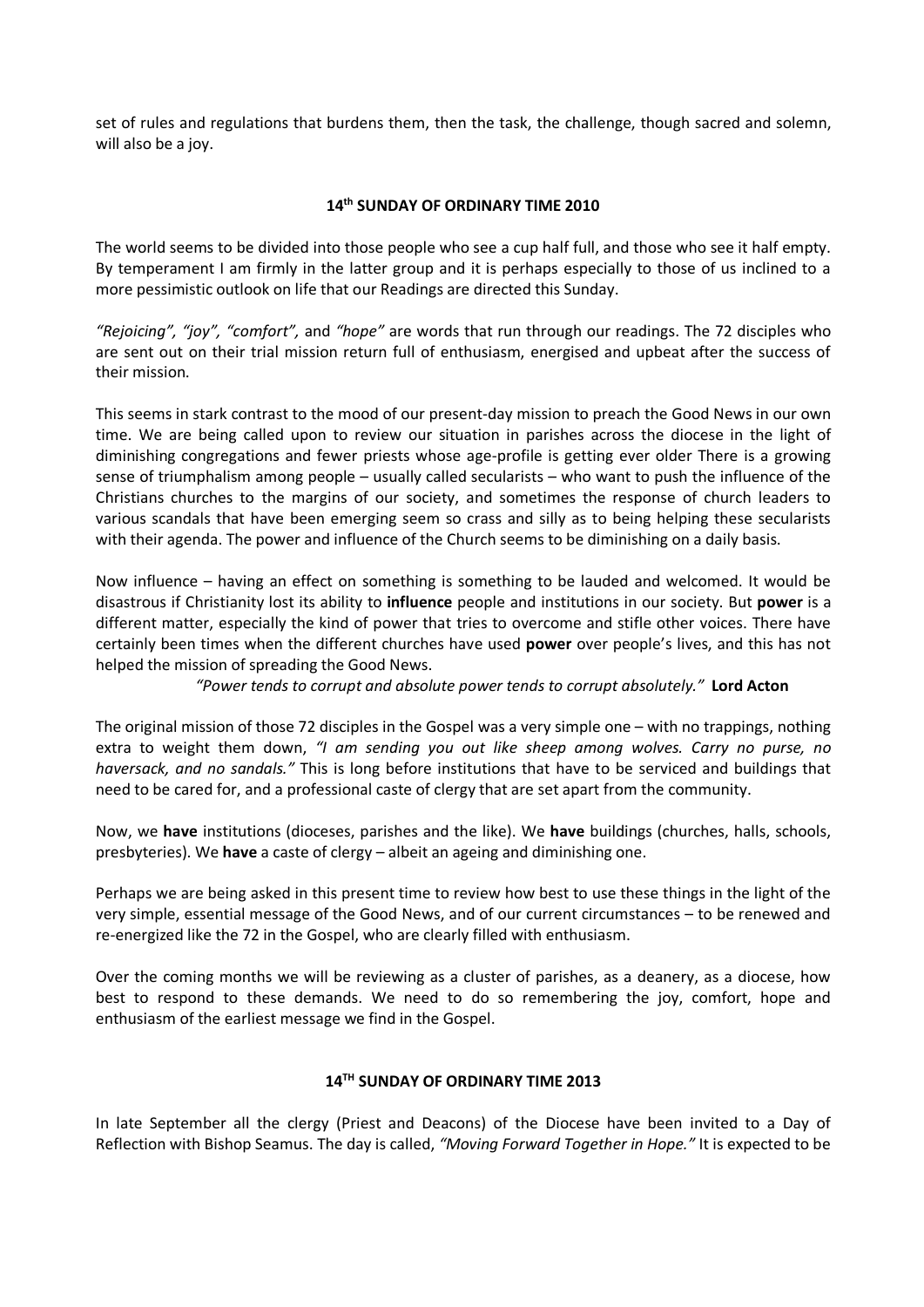the first part of a consultation process which will involve everyone in the diocese to reflect on our way forward.

In preparation for that meeting the priests and deacons of each deanery were invited together for a period of reflection based on today's Gospel. In our deanery the five priests and two of the deacons met a couple of weeks ago. We began with what is called Lectio Divina on that Gospel passage. Someone read it out aloud to us, we then reflected in silence together for 15 minutes, then the Gospel passage was read again. After this we all contributed what had struck us about the text. Seven people – albeit all men – listening to each other's diverse thoughts and reflections on this Gospel was a rich source of understanding the different ways the Gospel offers challenge and support in what we are about.

Among other things we noticed the invitation here to rely not on our own power but the power of God working on HIS harvest, not ours. We noticed the call to trust in God's presence and support, and how the disciples were not sent out **alone,** but in **pairs** to do this work – good relationships are key to the success of the mission. We also noticed that the primary message in about **PEACE** and we remembered what SHALOM means in all its depth – harmony within and without. We noticed the very limited resources the 72 were to take with them, and contrasted that will all the baggage we seem to be carrying. We noted that the mission was KINGDON-centred, not church-centred and that in this mission of the 72 – going well beyond the inner group of the twelve apostles and their mission – is a pointer to how this task is for everyone in the community, not just clerics.

Surrounding all this is a sense of expectation and hope. The 72 came back rejoicing and enthused by what they had done and seen. We need to latch on to the positives, the signs of hope around us and not become mired in the problems and lack of success and enthusiasm, which can drag us down.

There is in all of this no magic formula – a panacea which, if only we latched on to it, everything would be smiles and success – **BUT** reflecting **TOGETHER** on the Word of God like this we are offered hope and given the assurance of the Lord's support in this journey of faith – adventure of faith – which we are engaged in **TOGETHER.**

# **14th SUNDAY OF ORDINARY TIME 2019**

After a few days of torrential rain in the hills villagers in a low-lying valley were told to evacuate their properties because the local river was about to burst its banks. The police called at one bungalow to be told by the resident, "Oh it's ok, Officer. I've been praying to God and God will save me." The police officer shrugged his shoulder and left. Three hours later the floodwaters were almost at the roof level of the bungalow, the owner was sat on the roof when a Fire Service dinghy came passed. The officers urged him to get on board and they would take him to safety. He declined the offer saying that he had prayed to God and that God would save him. They went on their way. Two hours later the waters had almost completely covered the roof and the owner was perched on the top of the chimneybreast. An Air-Sea rescue helicopter hovered above him and the pilot urged him to grab hold of the winch to be brought to safety. Once more he refused saying that God would save him. An hour later he was dead.

Brought before the Judgment Seat of God the man was beside himself with anger, "I prayed to you for you to rescue me and I was left to drown. What sort of God are you?" God answered, "I am the sort of God who sends police officers, fire service dinghies and air-sea helicopters to save you. What more did you want?" An old story, but still a good one, I think!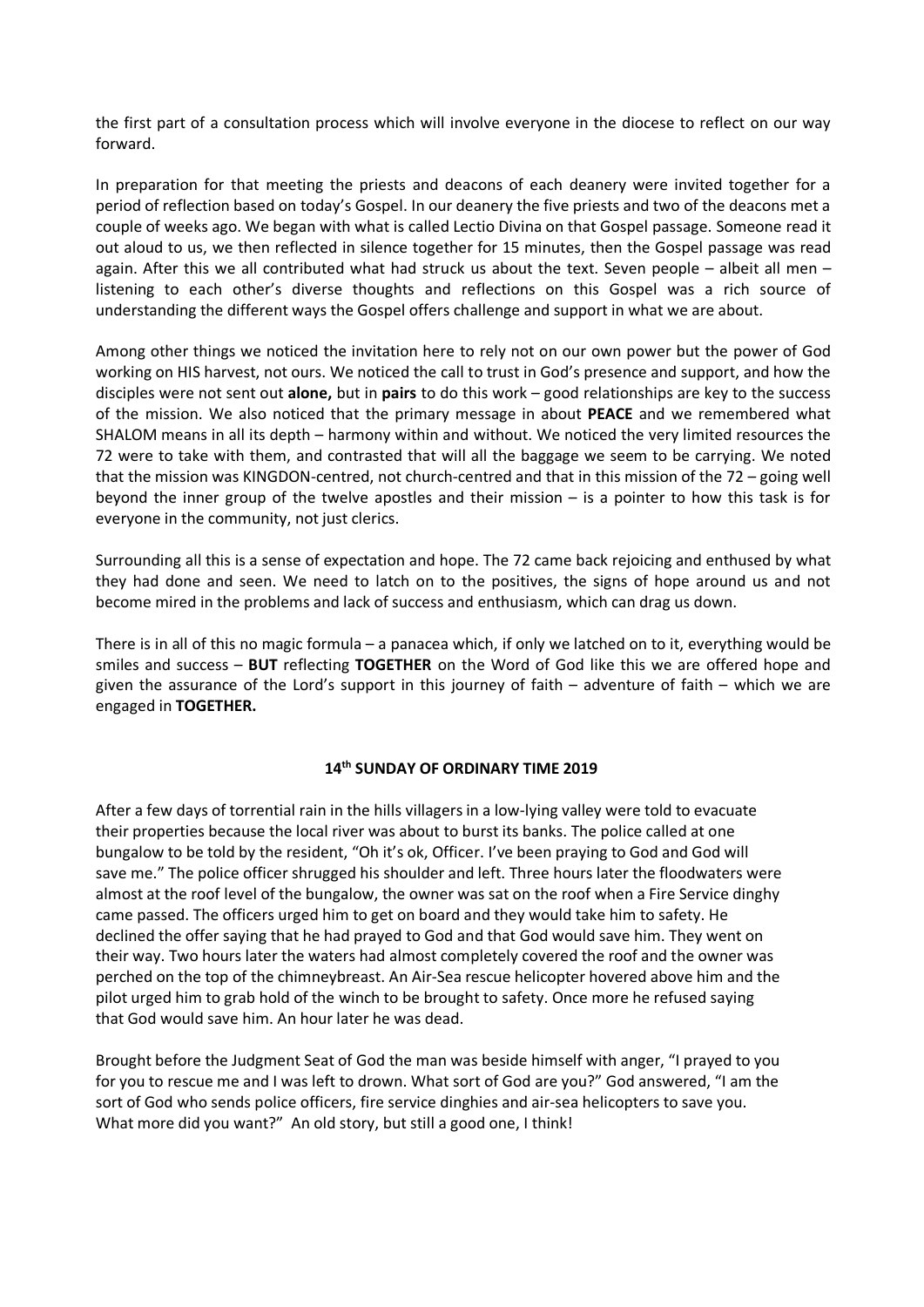For as long as I can remember as a church community when we have heard those words of Jesus, "The harvest is rich, but the labourers are few, so ask the Lord of the harvest to send labourers to his harvest," we have been urged to pray for vocations to the priesthood and the religious life. That has been the perennial take on those words. This year there are no ordinations to the priesthood in this diocese and I believe that we have only about three seminarians in training. Yesterday we had one ordination to the Permanent Diaconate, and there are five others in training. I do not know how many vocations to the religious life there are, but I suspect not many.

Now, it seems to me that there could be a number of reasons for the apparent failure of our prayers over many, many years for an increase in vocations. It could be that we are not praying well enough, or hard enough, or perhaps God is not listening to our prayers, or, I wonder if God has been answering our prayers – like those of the owner of the bungalow – and we have just not been hearing God's answers. There are married men, and women, who feel called by God to ministry, even priestly ministry, but we are not considering them. Some are even joining other churches to pursue their vocations with those church communities.

There are, of course, all kinds of complications, barriers and obstacles in the way of change, but the actual message that the Church is called on to preached is a very simple one. As Jesus tells the disciples, "Cure those who are sick and say, 'The kingdom of God is very near you.'" In other words, offer them hope and healing. Offer them the wonderful message of the Kingdom that God loves them, no matter what, and that life is indeed worth living. If only people would take seriously what Jesus has to teach about the way to live life to the full. That simple message is, in and of itself, healing and it truly offers hope.

The thing is, of course, that none of those seventy disciples called to preach that Good News in that Gospel was ordained as a bishop, or a priest or a deacon. There was no such thing as ordination at the time Jesus spoke those words. Yet, all were disciples and all were called to mission, just as we are: the disciples to whom Jesus addresses those self-same words today.

> **15th Sunday in Ordinary Time** Dt. 30:10-14, Col. 1:15-20, Lk. 10:25-37

#### **15th SUNDAY OF ORDINARY TIME 2004**

I can remember word for word a homily preached at my home parish in North Shields thirty years ago this weekend. The Readings were the ones we have just heard and we were anticipating the usual ten minutes, at least, of good stuff in the homily from our parish priest, Fr. John Loftus.

Having read the Gospel as we all sat down, John pulled himself up to his full height of about 5'4", draped himself over the Lectern, peered at us over his specs and said, *"Well, if you don't know what that Gospel is about, there's absolutely no point in me trying to explain it to you."* At which point he walked back to his chair and started reciting the Creed, while we sat in stunned silence.

Looking back on what happened then it was clear that John was very tired. He was due to go on holiday that night. For over a year we had been having our Sunday Masses in the school hall because our 150 year old church had been condemned as unsafe. It would be another fifteen of sixteen months before the new one would be ready and between being parish priest and having to do a lot of work with architects and builders, John had reached his brick wall. He was badly in need of his break.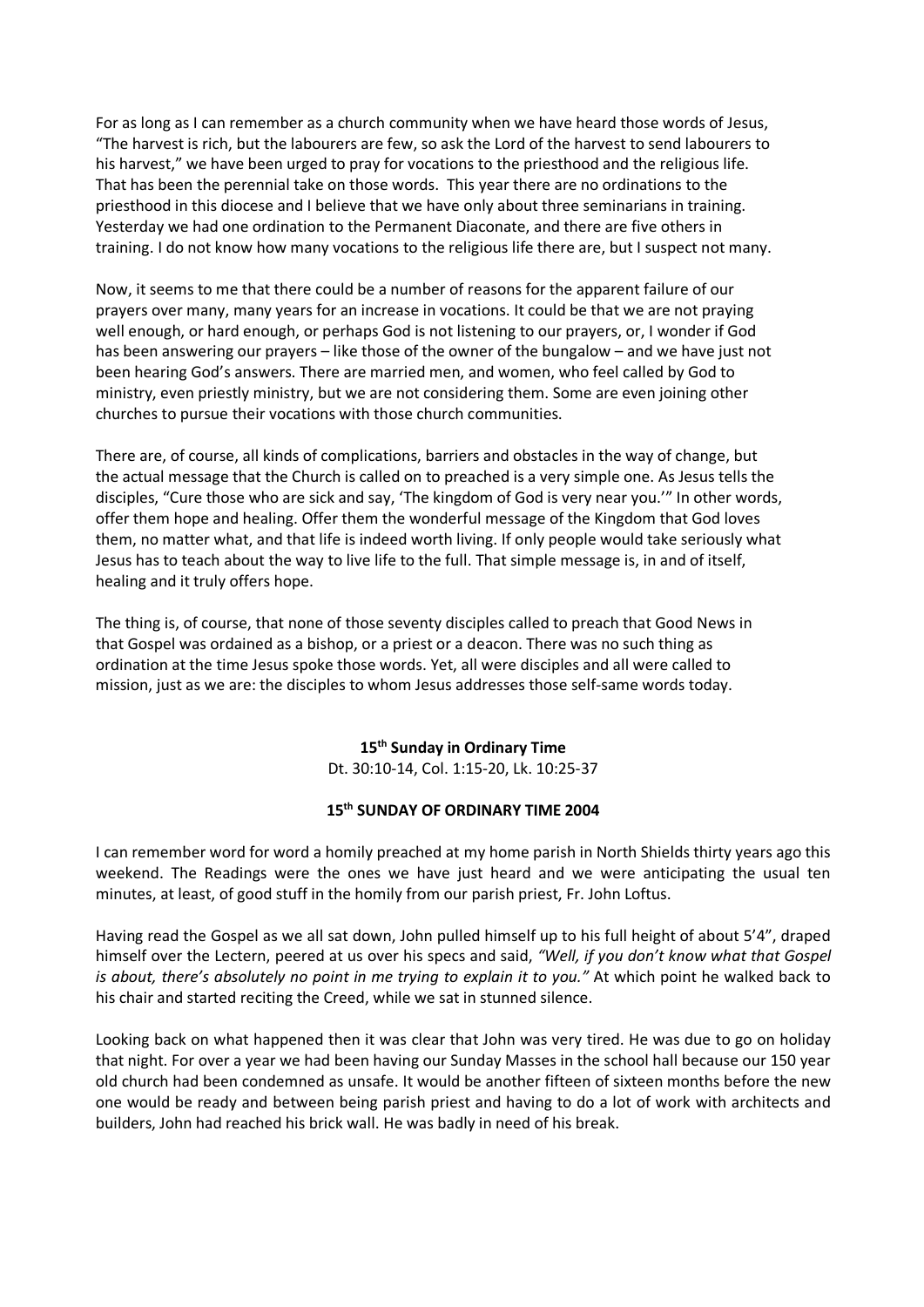Whoever we are, we bring to our encounter with different Gospel Stories and other passages of Scripture, the person we are at this moment – with our preoccupancy, our moods and feelings, our experiences, our cares and concerns. Whether we are reflecting on certain words or phrases that strike us in this passage *"What must I do to inherit eternal life?" "Do this and life will be yours", "Who is my neighbour?" "Go and do the same yourself".*

Or else in imagining yourself as one of the characters in the story – the Scriptures, the Living Word of God, comes alive and speaks to us today across the centuries – and speaks to us as we are **now.**

Perhaps you feel like the Lawyer, a bit perverse and fed up at the moment and would like nothing better than to trip Jesus up over something. Perhaps you feel like the victim in the story – battered, and bruised and ignored by the very people you feel should be there to help you – even worse if the wounds are invisible to the eye and others aren't aware of your pain. Perhaps you are feeling somewhat guilty for having acted like the Priest or the Levite and rushed passed someone, averting your eyes rather than stopping to help. Perhaps you feel like the Samaritan himself and feel justly proud of help you have given someone, or maybe even feeling fed up of having to be the Good Samaritan to others all the time.

Whoever we are, whatever our current experience and needs these stories speak God's Word to us, offering comfort, challenge, chivvying up, smoothing over – whatever it might be. But this only happens, and can only happen when we spend time with these stories – read them, pray them. Sometimes, what might emerge from such time spent with them is that, like John Loftus 30 years ago, we need a rest. Sometimes it may indeed be a deeper explanation of what the story is actually about.

We have copies of Luke's Gospel at home – even a New Testament or a Bible – gathering dust? Propping up a wonky table? Or used regularly? And if we can make something of the Good Samaritan this week – what about Martha and Mary next week?

# **15TH SUNDAY OF ORDINARY TIME 2013**

The fact that I can remember the homily preached by my Parish Priest at home 39 years ago this weekend **verbatim** is no great feat of memory, as we shall see. But it was a homily that had a great deal of impact.

In 1971 we celebrated the 150<sup>th</sup> Anniversary of the opening of our parish church – St. Cuthbert's, North Shields. Just a few months later it had to be closed down for good. It was in a very poor state of repair and too costly to repair. The new church did not open until December 1975, and for all the intervening 3½ years we had Mass in the hall of the primary school. Every Saturday morning the parish priest and curate, along with some volunteers, had to set out all the chairs and the alter for Sunday Mass, and on Sunday evening after the last Mass they all had to be stacked up again ready for use by the school the following morning. Week in, week out this was the routine and by July 1976, with no prospect any time soon of a new church opening, our parish priest, Fr. John Loftus, was fed up and tired. After a gruelling few months of endless meetings with planners, finance people and so on, he was due to go on holiday – and boy did he need it!

Now we were used to excellent homilies week in and week out by John. They would last about ten minutes and there was always some good food for thought in them. Anyway, on this Sunday in July 1974 John read that Gospel of the Good Samaritan at the end of which we sat down and settled ourselves for his homily. He paused, stretched to his full height of about 5'6", leaned on the lectern, peered over his glasses and said, *"Well, if you don't know what that is about, there's absolutely no point in me trying to explain it to you!"* With that he made the Sign of the Cross and began the Creed. It was only about half way through that we, the congregation, recovered ourselves from this and caught up with him.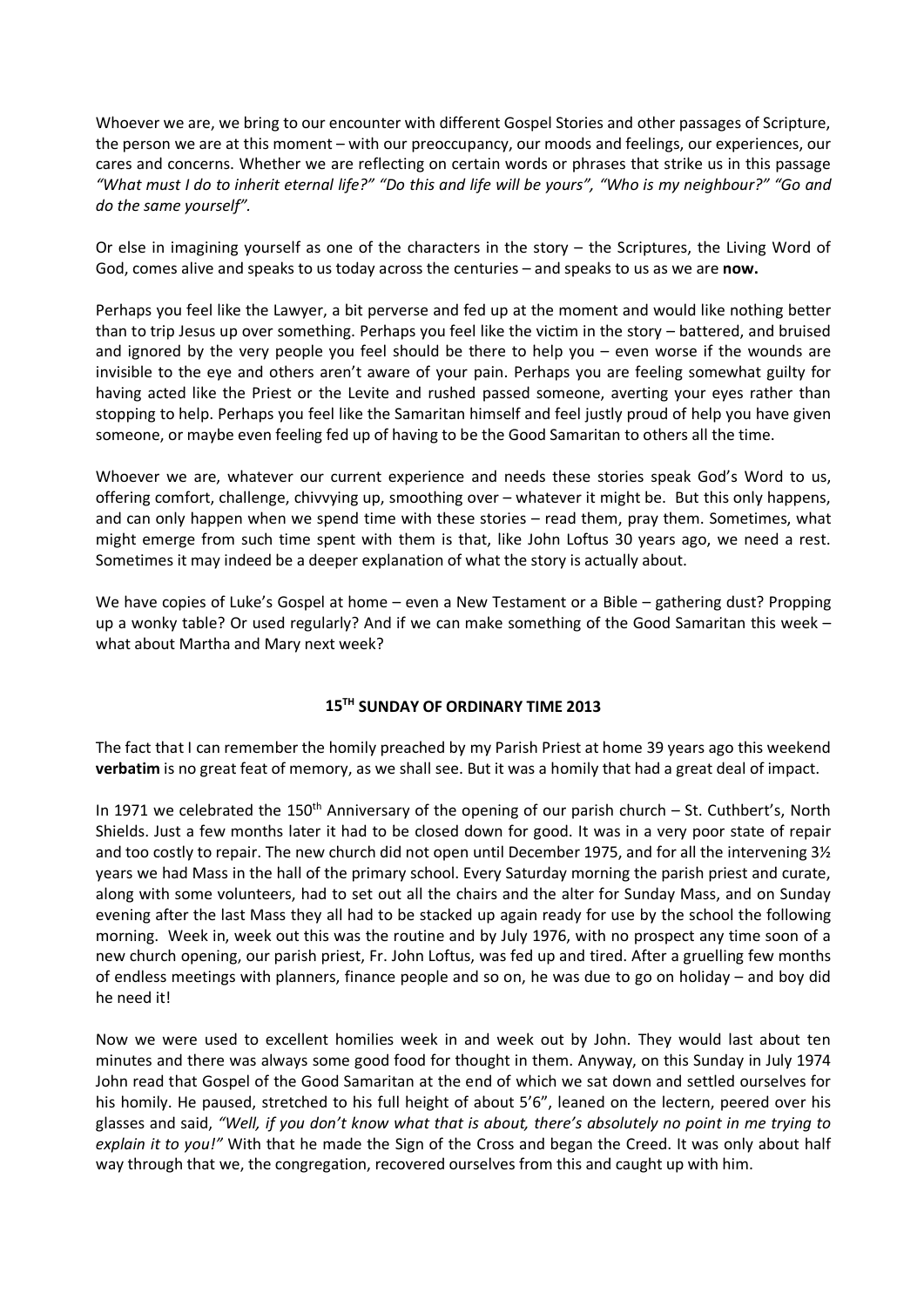Of course he was right – the message of that Gospel is *'a no-brainer'*, as they say. And yet we have to keep coming back to it time and time again, because we need to be reminded of its core message.

Perhaps, at times, we can be rather like the Lawyer and wonder, *"Is this person really my neighbour?"* – an asylum seeker, 3 foreign sailors on a fishing trawler impounded recently at the Fish Quay in North Shields and hounded off to a detention centre without the ID papers and passports by some overofficious people from Homeland Security. Are these really my neighbour? The answer is obvious from that Gospel.

Or perhaps we can rightly celebrate – thank God for being able to work with the grace and strength God gives us, and have been a Good Samaritan.

Whatever our response to the Gospel – it is still as fresh as ever as well as being patently obvious what it means.

# **15th SUNDAY OF ORDINARY TIME 2016**

The fact that I can recall, verbatim, a homily given 42 years ago this very weekend by the Parish Priest of my home parish is not so much to do with any great capacity of memory on my part, as it has to do both with the brevity of what he said, and the way in which he said it. Fr John Loftus was, amongst other things, a very good homilist. People could sit and listen to him very easily and for a long time. He always had something worthwhile to say. At the time, however, our old parish church, opened in 1821, had been closed for 18 months because of safety concerns, and it would be another 18 months before our new one was completed.

In the meantime every weekend the school hall had to be turned into a church – chairs put out, platform and altar to be assembled, vestments and candles to brought from the presbytery, and then everything dismantled ready for school use after the final Mass on the Sunday evening. No light could be seen at the end of what seemed an endless tunnel of trying to get a new church built and Fr Loftus was worn out, at the end of his tether, and was due to go on a much needed holiday the next day.

He read the Gospel of the Good Samaritan. We all sat down in anticipation of his homily. He pulled himself up to his full height of about 5' 5", leaned over the lectern, peered over the top of his glasses, looked around, and said, "Well, if you don't know what all that is about there is absolutely no point in me trying to explain it to you!" At which point he moved back to the Chair and began to recite the Creed, while we sat there stunned and then tried then to catch up.

You may be disappointed to learn that I am not going to be quite so brief today, but the point he was making is an important one. The lesson, at least the main lesson of the parable, is a very straightforward and obvious one, "Go and do likewise." Parables are, usually, contrast stories – an unpromising beginning, of a poor spreading of seed – followed ultimately by an overwhelming ending – a bumper harvest. Or, in this case a desperate situation in which, above all people a hated Samaritan comes to the rescue. But there is another angle that we might reflect on for a few moments.

When we are being to told to, "Go and do likewise," Jesus, in the first instance, is pointing out that this is the way God works – reaching out to help those in need. So we, as people who have experienced "being reached out to" by this God, are called upon to do the same with others, but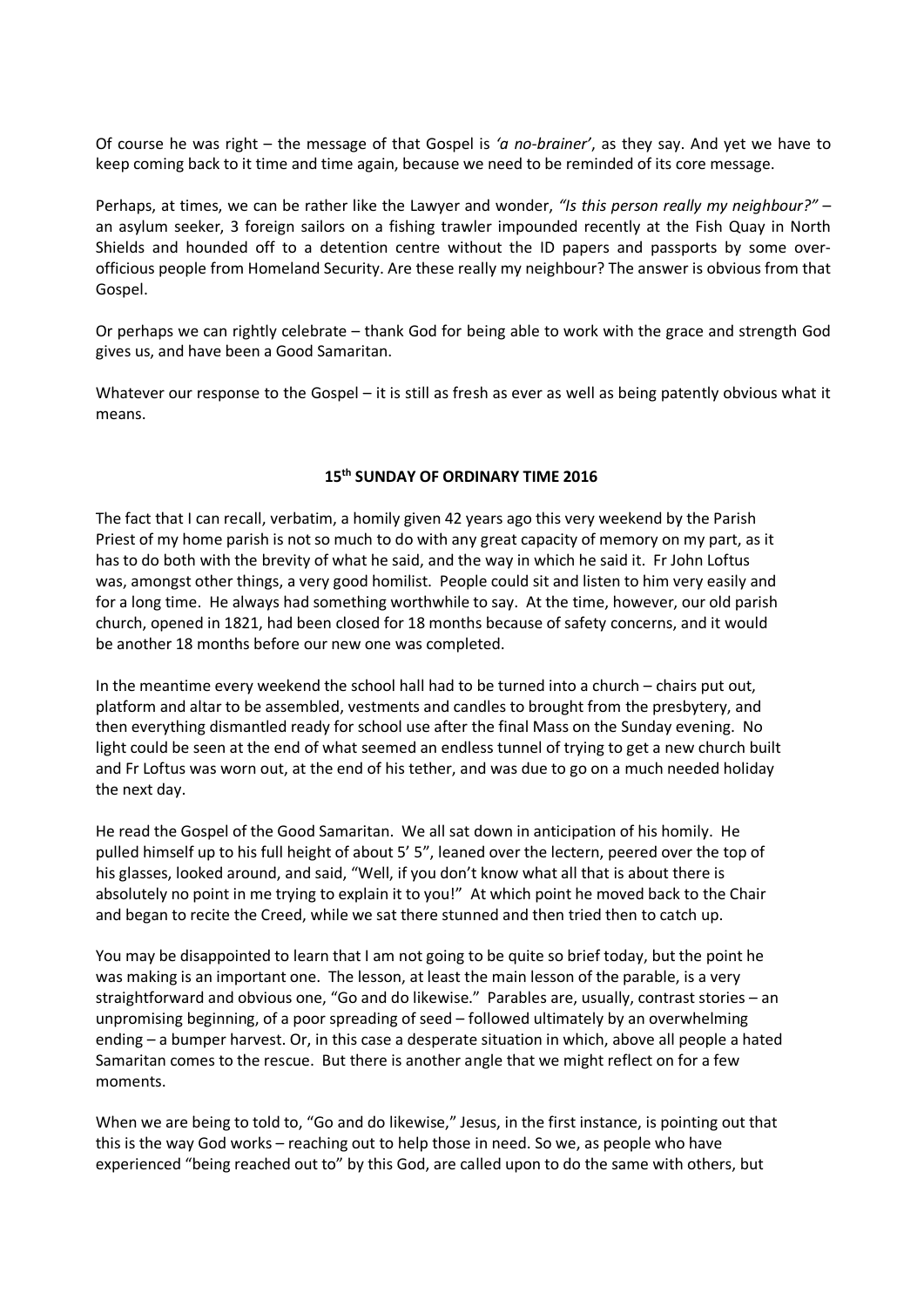God also reaches out to ALL in need. This means that God also reaches out to the priest and the Levite who ignored the wounded traveller, and also, of course, the "brigands" who had robbed him and beaten him up in the first place. God loves them all. God reaches out to them, just as much as he reaches out to the victim.

God does not approve in any way what any of these people have done. They need to be corrected, shown the error of their ways, repent, punished if necessary, but they are still loved. Somehow the Church, we the Church, is called upon to imitate this example of our God. "Loving neighbour as ourself" is even more demanding than we might think!

### **15th SUNDAY OF ORDINARY TIME 2019**

We already know how well St Luke can craft a story to help bring out some of the finer points of Jesus' teaching. On one of the Sundays during Lent we had as our Gospel what is arguably the most famous of Jesus' parables that we find only in the Gospel of St Luke – the Prodigal Son. Today we have another such parable that is possibly equally as famous: The Parable of the Good Samaritan. Once again we find St Luke teasing out some of the finer points of Jesus' teaching in this wellcrafted exchange between Jesus and an unnamed lawyer.

In the Gospels of Matthew and Mark we find Jesus defining the same two commandments of the Law of Moses as the most important: love of God and love of neighbour. In those Gospels, however, this happens amongst one of the series of questions put to Jesus by various factions of the Jewish Establishment in the precincts of the Temple during what we call "Holy Week". You will remember some of the other questions about paying taxes to Caesar and what happens in the Resurrection. Here, however, we find the same double commandment given just as Jesus is about to leave Galilee and journey up to Jerusalem to face what awaits him there.

The lawyer wants to catch Jesus out in a piece of heresy that could be used against him, but notice how deftly Jesus turns matters around 180 degrees. Whereas in the other two Gospels it is Jesus who outlines the double commandment of love of God and neighbour – putting together two commandments from different parts of the Law of Moses – here he teases the answer out of the lawyer himself so that the lawyer ends up answering his own question. But then the matter goes deeper. The lawyer is like a dog with a bone and still wants to try to catch Jesus out in a way that will incriminate him in the eyes of the Jewish authorities, "And who is my neighbour?" So now the stage is set for that wonderful parable.

The two Jewish officials in the story – the priest and the Levite – are caught in a dilemma. If the poor man is indeed dead then touching his corpse would make them ritually impure and unable to carry out their duties in the Temple, so they leave well alone. Already Jesus is drawing out a lesson on the relative priorities of religious ritual over basic human need. In the Samaritan the basic human need trumps everything, which is indeed part of what Jesus wants to emphasise. Love always outweighs laws about rituals.

Of course what Jesus has to say is quite shocking to his audience. It is bad enough that two of their own people who are held in great esteem "pass by on the other side", what makes matters worse is that it is a hated Samaritan – in their eyes a 'pretend' and ultimately 'fake' Jew – who is seen to be the hero of the hour. Under no circumstances would an observant Jew have anything whatsoever to do with such a person, and much the same was true in reverse:- Samaritans would normally shun Jews. Notice that when Jesus asks the lawyer, "Who proved himself neighbour to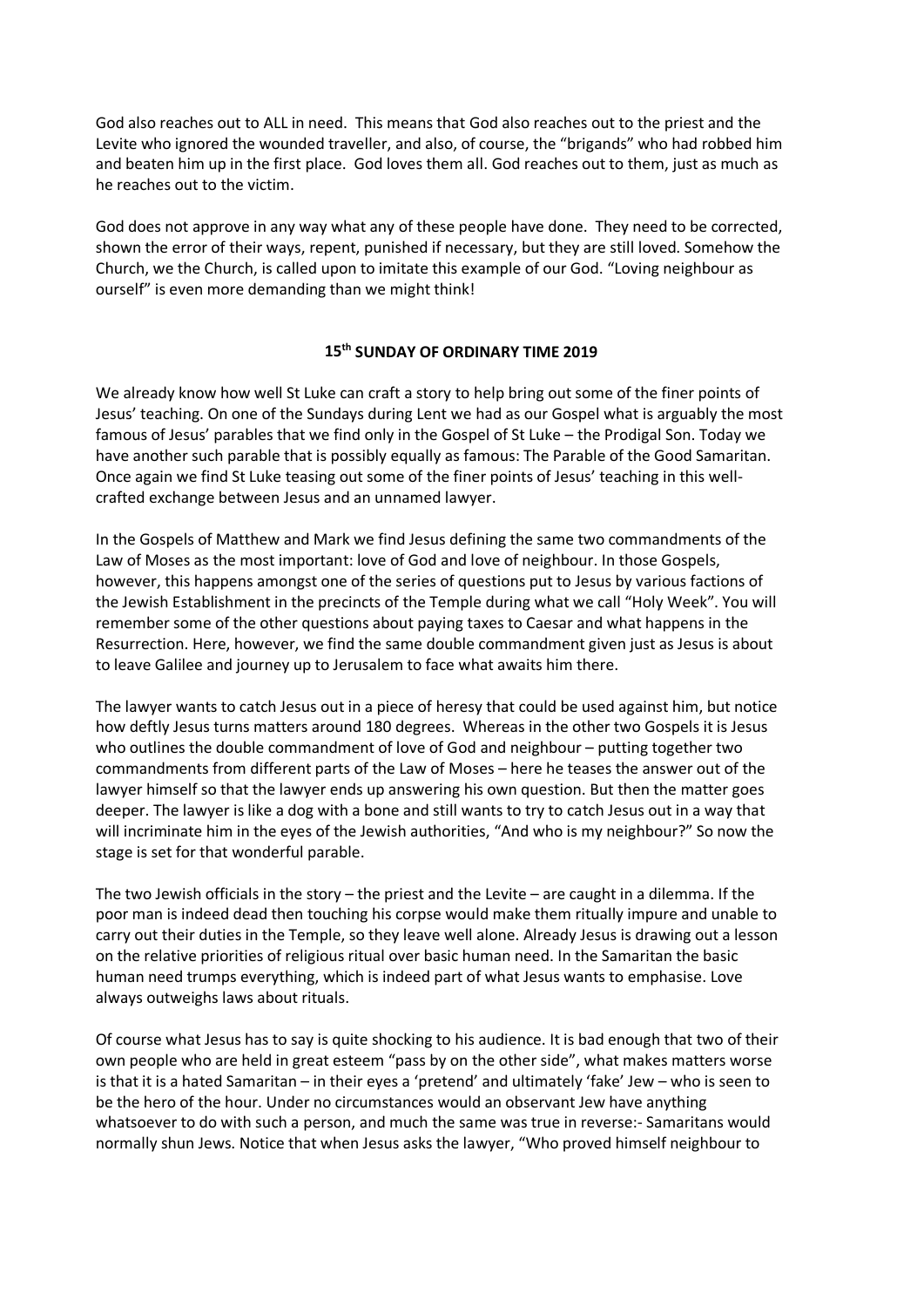the man?", he answers, "The one who helped him, I suppose." He cannot even bring himself to name the man as a Samaritan.

This is where the teaching of Jesus, as presented here by St Luke, goes deeper. This is not just, "Go and do the same yourself." It becomes, "Go and do the same yourself, even to the most despised person you can imagine." Now I wonder who would come into that category for us today? A homeless beggar? A Muslim zealot? A member of the hate-filled English Defence League? God could never condone the actions of anyone who acts with violence and hatred, but God never stops loving anyone, ourselves included, and all people are invited to "Go and do the same yourself".

# **16th Sunday in Ordinary Time**

Gen. 18:1-10, Col. 1:24-28, Lk. 10:38-42

# **16th SUNDAY OF ORDINARY TIME 2004**

Like many of the incidents reported in our Gospels this story of Jesus at the home of Martha and Mary is something that operates at all kinds of levels – and each one has something to tell us about our call to be disciples – followers/apprentices – of Jesus.

In the first place this incident follows on immediately from last weekend's story of the Good Samaritan. The placing is quite deliberate. The story of the Good Samaritan is about how our faith/our discipleship includes making ourselves '*neighbours'* to those in need – going out of our way to help them. **This** story is telling us that discipleship is also about taking time to **listen** to Jesus – in prayer. Furious and constant activity in service of others misses out on an important other component to being one of Jesus' followers – time for prayer, for listening to the Master.

At another level this story of Martha and Mary is also about Welcome and Hospitality. This is certainly what the people who put our Lectionary Readings together had in mind when they offered us that First Reading from Genesis – Abraham offering hospitality to the three visitors. Abraham recognized the visitors – or the main one at least – as his God. Welcoming God into our lives, our homes, and our selves is another message of our Gospel as well.

But there is also something quite subversive about this story of Martha and Mary that is characteristic of St. Luke's portrayal of Jesus and his ministry.

In one of his speeches in the Acts of the Apostles St. Paul boasts of his Kosher Jewish credentials as a Pharisee. He tells how he *"sat at the feet"* of one of the great teachers of the Law – Gamaliel. *"Sitting at the feet of"* a Master, a Lord, is the positive of a disciple/an apprentice. Fair enough – but in Jewish society at that time this was definitely **not** the role of a woman. A woman was expected to do what Martha was doing – the serving. In no way was a woman expected to sit at the feet of a teacher like Mary.

We are told that Martha was *'distracted'* with all her serving. This may be because she thinks that there is so much to be done that she forgets the primary point of hospitality – paying attention to the visitor and what the visitor actually wants – not what the host **thinks** that the visitor wants.

But perhaps Martha is also disturbed by what Mary is doing. This is cutting across accepted norms and boundaries. It's uncomfortable territory, anything different, anything new always is uncomfortable and uneasy. In her dis-ease Martha herself transgresses conventional behaviour. Our translation is very polite. It has Martha saying to Jesus, *"Please tell her to help me!"* Actually all the text says is, *"Tell her to help*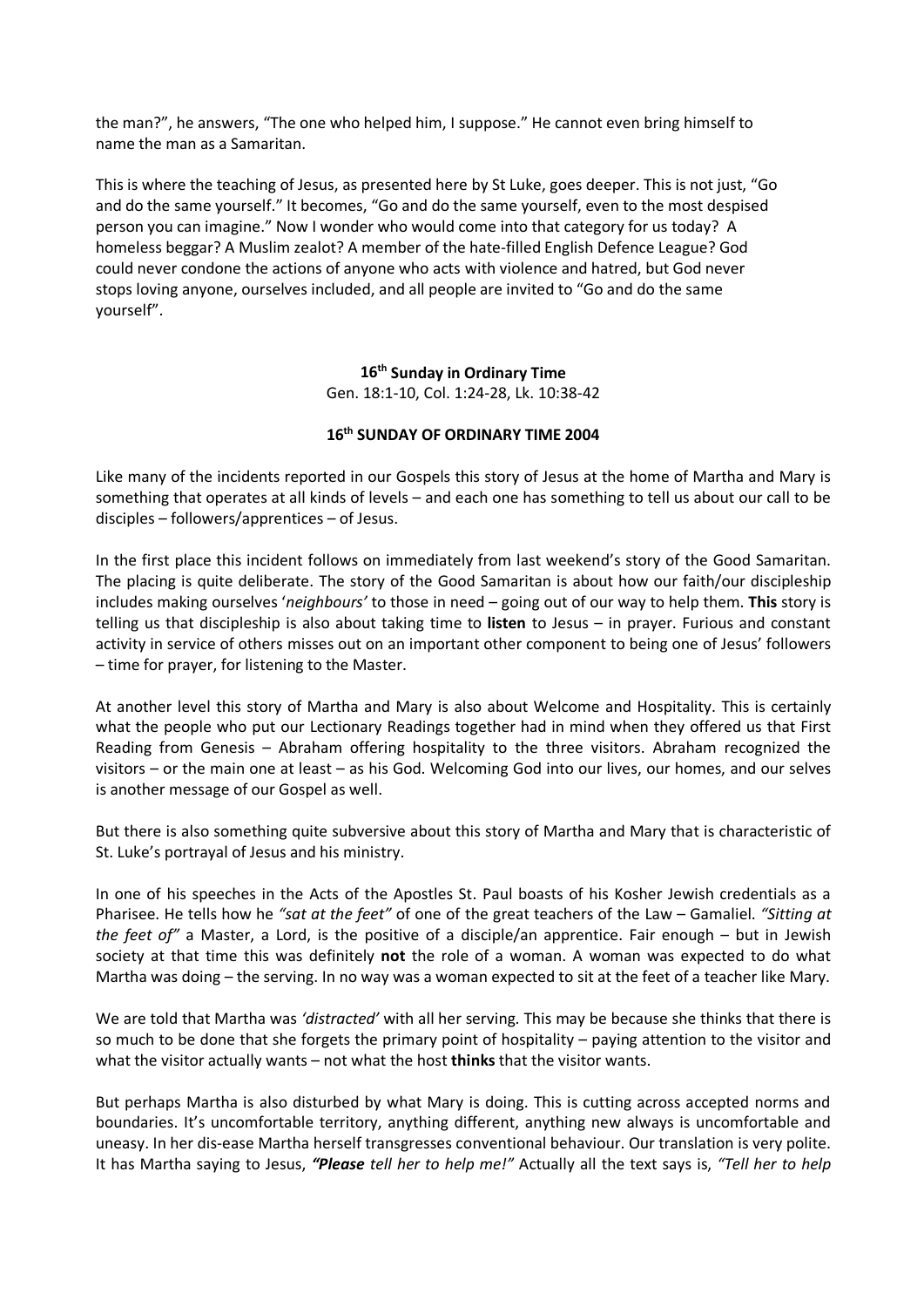*me!"* Now you never, ever demand of someone you address as *"Lord"* that they do what **you** want them to do. Martha has lost the plot.

> *"Martha, Martha you worry and fret about so many things yet few are needed. Indeed only one. It is Mary who has chosen the better part. It is not to be taken from her."*

Sitting at Jesus' feet in the position of a disciple **is** open to Mary, just as we know from the list of Jesus' disciples earlier in his Gospel other women were included as well. Something different – beyond the conventions of the time is going on here.

Yes, this story is about listening in prayer. Yes, it is also about hospitality, and yes, it is also subversion – thinking outside the box.

# **16TH SUNDAY OF ORDINARY TIME 2007**

The reason for inviting people to read through St. Luke's Gospel as a continuous story is precisely to see it as a continuous story, and not a series of isolated episodes that we get each week in our Gospel Readings. We can see the flow of the story much better that way. Last week, the Good Samaritan – action called for. This week, Martha and Mary – listening/reflection/contemplation called for. Next week, Jesus teaches the disciples the Our Father – holding these things together in prayer. This is indeed an unfolding story which bit by bit reveals more and more of what it is that Jesus is about, and what it is that he wants us to be about as well.

So in today's piece we find Mary sitting at Jesus' feet listening to him. A shocking thing for the original audience to hear. Sitting at someone's feet is the posture of the disciple who is learning from the master so as to **DO** what the master does at some stage in the future. Disciple actually means 'apprentice'. Mary is sitting in the way an apprentice sits, but she is not supposed to do that in the culture of her day. I am sure we are familiar with the terms *'man's work'* and *'woman's work'.* There was a strict demarcation of tasks in Jesus' time. Men were disciples who sat at the feet of a master, and women worked in the kitchen, and ne'er the twain shall meet. On the face of it Martha had right on her side when she complains to *"the Lord"* – and notice that throughout the story Jesus is referred to as *"the Lord".* There is some important teaching afoot here.

Whatever task we are called on to do, whatever we are engaged in, we are invited to do it well. Martha, however, is 'distracted' in her work. She is preoccupied by her sister's break with the normal conventions. I love to imagine this scene and see Martha seething about what is going on – slamming knives and forks down on the table, stirring the stew with extra vigour as she mutters to herself about the effrontery of her sister. Finally, after expending so much useless energy on the arguments going on in her head, she gets it all out into the open by demanding the Jesus do something about the situation. Today we might refer to what she is doing as 'multi-tasking', but in fact she has been 'distracted' and had not been doing her own job particularly well, and now she is intent on distracting everybody else, Jesus included.

We have a problem with the way in which our translation renders Jesus' words. It talks of Mary having chosen *"the better part".* Actually it simply means that she is doing her bit well, and is not distracted as Martha is. What we have in Jesus' response is a call to be focused in anything that we are engaged in. We *are* called to action – look again at the parable of the Good Samaritan if you are not convinced about this – but our action is for a reason. It has a focus, and the focus is our being disciples/apprentices, of Jesus. We are called to do what he did. We are not to be distracted with our own personal agendas, preoccupied by why other people may do their bit – in our own interpretation of what *"their bit"* ought to be. We are also called to be reflective, prayerful people.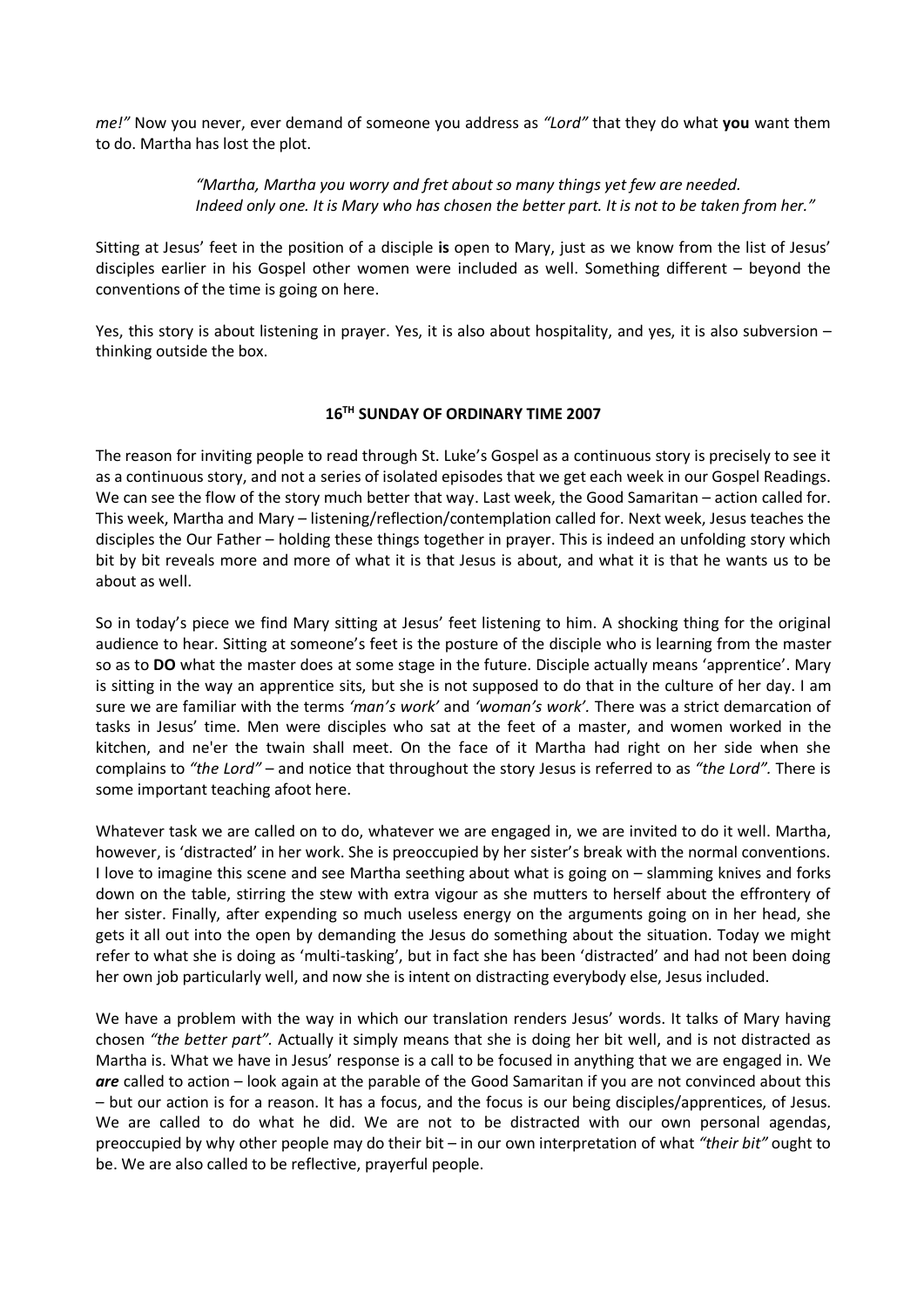The way we might achieve that balance is by prayer – but we will have to wait until next week to read all about that. Unless, of course, you are reading St. Luke's Gospel and connecting the parts into its continuous story for yourself, as well as listening on a Sunday.

### **16TH SUNDAY OF ORDINARY TIME 2013**

It strikes me that there are two words that are crucial in understanding both that passage from Luke's Gospel and how this visit to the House of Martha and Mary contributes to Luke's understanding of what Jesus and discipleship are about.

The first key word is *"distracted".* Martha was *"distracted"* with all the service. Service – the original word here is *"Diakonos",* from which we derive the word *"Deacon"* – is a good thing, but *"distracted"* service is not. As I imagine this scene I can see, and hear, Martha's disgruntled banging of pots and pans, muttering to herself, *"Just as always, I'm the one left to do all the skivvying. There she is, Lady Muck, sat around doing nothing to help as usual…."* Any merit in serving others is lost in her anger and martyr-complex.

If you are going to serve, then concentrate on the serving. Never mind what others are doing. At **this**  moment, this is what I am called to do. There are, of course, other facets to this incident but I do not intend to go into them here.

The second word which is crucial in understanding this incident in the overall picture that Luke presents to us of Jesus' ministry of his call to discipleship is the word, *"AND"*. Let me explain.

Last week you may remember that our Gospel was the Parable of the Good Samaritan with its clear message of the absolute requirement for the disciple to reach out to others in their need whoever they are and in whatever circumstances we come across them. So how does this fit in with Jesus' criticism of Martha? I've already mentioned the key word *"distracted"* but beyond that I think it is rather telling that St. Luke places the story of Jesus' visit to Martha and Mary immediately after the Parable of the Good Samaritan.

> Jesus is about BOTH SERVICE AND PRAYER Discipleship is about SERVICE AND PRAYER.

However good and important tending to the needs of others may be – and it is indeed GOOD – there would be no difference between ourselves and others who genuinely reach out to people in their need, but who have no concept, no place for the divine, for God in their lives without it being rooted **in** prayers. I don't like the phrase, *"glorified social workers"* (it demeans the work of social workers) but I think you know what it means. A foundation – a rooting – in prayer is an absolute must for the disciple.

I suppose it is inevitable because of my impending move that I have been reflecting of what I have been doing here in Washington over the last seven years. With the finish this week of the School Year I have been thinking about what it is I have been doing as Parish Priest and Governor of St. Bede's School. There is no doubt in my mind that my most satisfying achievement is the fact that I have helped to introduce the staff and children in the school to Christian Meditation – to the stillness of silent prayer. To me, and I am not being in any way blasphemous or sacrilegious in saying this – it is more important than any sacramental programme or preparation I have been involved in.

Sacraments are expressions of faith. They are expressions of who we are and where we are in life. Whether we are faith-filled people, or people who are struggling with faith – as long as we are engaged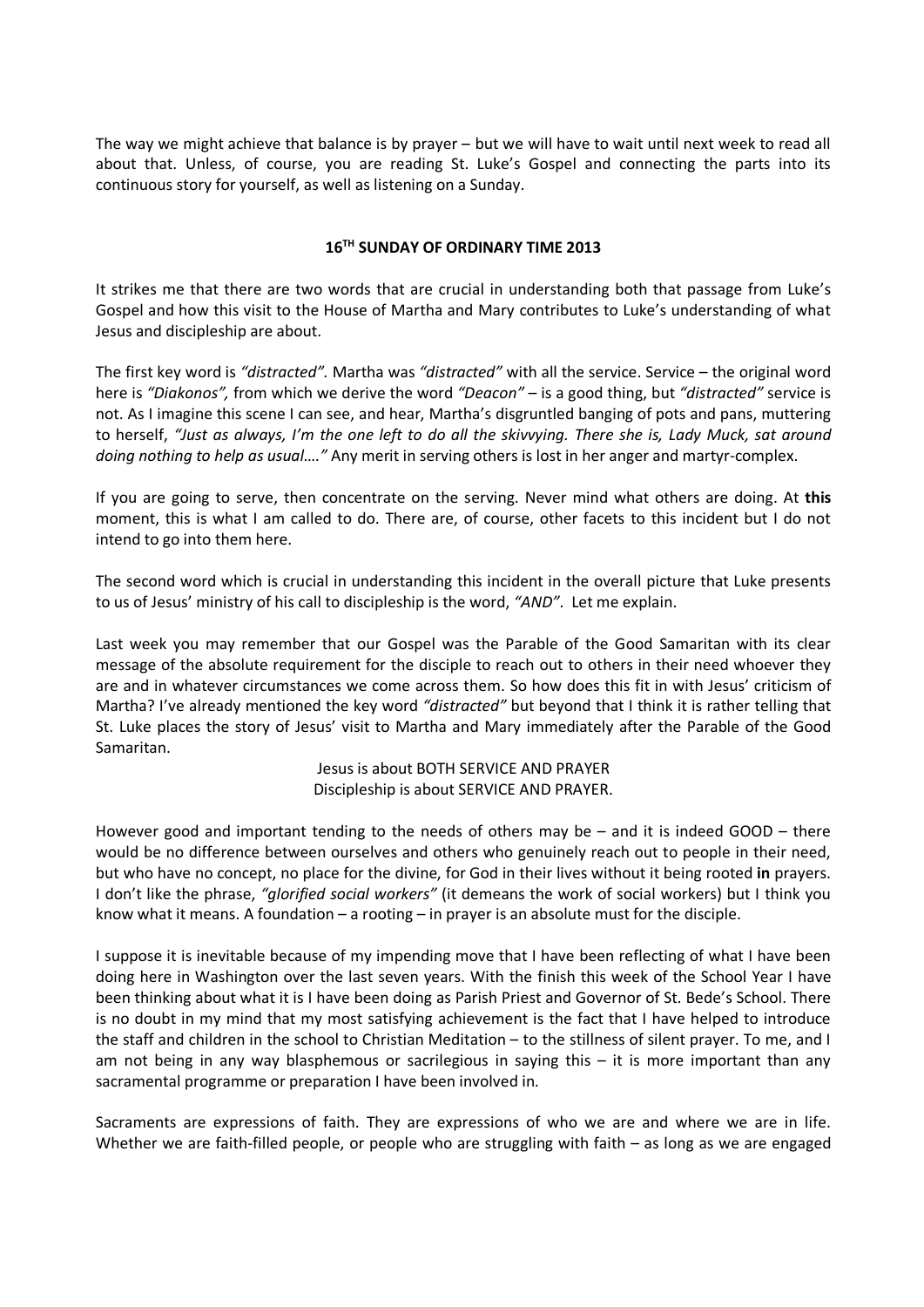with God, God is there for us. What God cannot do, is work with people who are only interested in peripherals like, nice photographs, dresses and parties – and nothing else.

Prayer, and especially silent meditation is the beginning, the awakening of faith, of a relationship with God – and if that meditation continues, faith in its fullest sense is awakened.

We are called to be BOTH ACTIVE AND PRAYERFUL and not to be distracted in either.

#### **16th SUNDAY OF ORDINARY TIME 2016**

Whenever I try to imagine that scene in the Gospel as it unfolds, I picture Martha in the kitchen area of the house muttering to herself as she peels and cuts the vegetables, perhaps banging the pots down on the bench as her anger rises, almost slamming the things down as she sets the table, and still muttering away to herself under her breath. She is mad at her sister for not helping, for just sitting there**.**

I take the key word in the description given by St Luke in the Gospel to be "distracted". The point is that she is not doing anything very well because she is becoming more and more het up and annoyed. Both Martha and Mary have something important to contribute to the scenario – in Jewish tradition providing hospitality AND sitting attentively listening to a houseguest are both important, because both things are ways of showing respect, and indeed affection. I think that Jesus' remark about Mary taking the "better part" can be taken too far, so as to demean the importance of offering hospitality to a guest, and I do not think that this is what Jesus is actually suggesting.

The problem is the "distraction" of Martha's mutterings and growing anger which detract from any idea of service she may be wanting to offer. The call is to do whatever we do with complete dedication to the task in hand.

This point becomes clear when we see how this incident fits into the flow of St Luke's account of Jesus' ministry. You will remember that last week we had the Parable of the Good Samaritan with its call to all of us to "go and do likewise" – be active in helping those in need. These are the verses that come immediately before today's story. Next week, in the verses immediately after this story of Jesus visiting Martha and Mary, the disciples ask Jesus to teach them to pray, and he teaches them the "Our Father". This story about Martha and Mary is, then, a kind of link – the middle of the sandwich, as it were - between a story about action and another about prayer – AND BOTH ARE EQUALLY IMPORTANT.

Whatever we do we are to do intentionally, fully committed to it, not "distracted" by other things.

During this last week I was sent a book of poetry which I am currently reading. The poems cover many topics, not only religious themes, but I think that one of them captures a picture of a French religious sister who has understood and who lives the message of today's Gospel.

Marie Fidele i.m.

I, the reluctant boy pilgrim Dragged by a mother to the holy shrines Away from the French girls in souvenir shops Met you sitting alone in a kitchen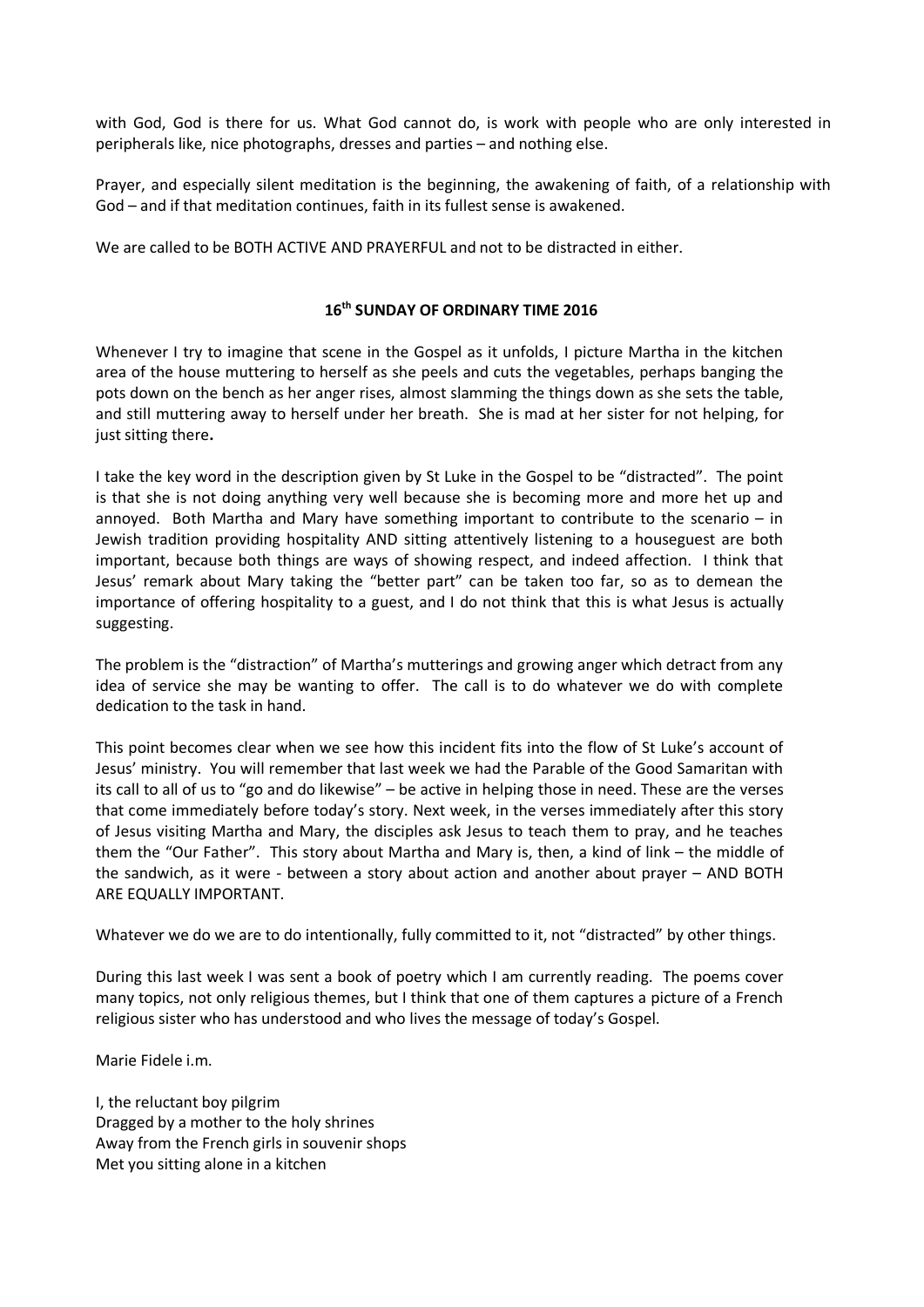Silently peeling the vegetables. Your disciplined hands Taught me to strip the potato To its white soul.

In the chapel I knelt beside your profile And listened to the only sound, your breathing, Heavy with prayer Crossing the silence to another world.

Your breathing disappeared and returned Like bare feet Walking on the sand, Following the footprints Made by one who had just left An empty tomb.

Complete dedication to whatever she is doing, be it prayer or peeling potatoes. Both prayer and action are equally important.

#### **16th SUNDAY OF ORDINARY TIME 2019**

Our attention in this incident of Martha and Mary tends towards making a comparison between the 'activity' of Martha and the 'inactivity', or 'contemplation', of Mary. In fact, however, St Luke is not into making that kind of comparison at all. Our translation noting that Mary had chosen the "better" part is a rather poor one. It ought to be that Mary chose the "good" part. Even so, on the face of it, this still seems like a terrible snub to Martha who is, after all, tending to Jesus' need for food and is offering hospitality – albeit a rather distracted hospitality - as she chunters on and on about Mary not playing her part in this important task.

There is, however, something else going on here, of even deeper significance…

Notice how we are told that Mary "sat down at the Lord's feet and listened to him speaking." Now, this is not some star-crossed lover gazing longingly into the eyes of their beloved, as some people seem to think. Sitting at the feet of the 'Lord', the 'Master', was the action of a disciple. St Paul tells us in one of his letters that he "sat at the feet of Gamaliel" – a famous Rabbi at the time – as his disciple. This is all well and good but you see being a disciple was something a man did, not a woman, and this is the point of the incident. Luke is portraying Jesus, once again, as turning convention on its head.

In Jewish households in Jesus' time – indeed in most Gentile homes as well – women had their area of the house, however, humble, and the men had their area. The kitchen was where the women did their work, but also gossiped with their friends – as they did in the area just outside the house with the children around them. The menfolk did their gossiping in the living and dining area of the house. The common territory was the sleeping area. For the rest each gender had its own space. Perhaps we should not judge such an arrangement too harshly by the standards of today. The situation was as it was and both men and women had the chance to have a bit of privacy in this way.